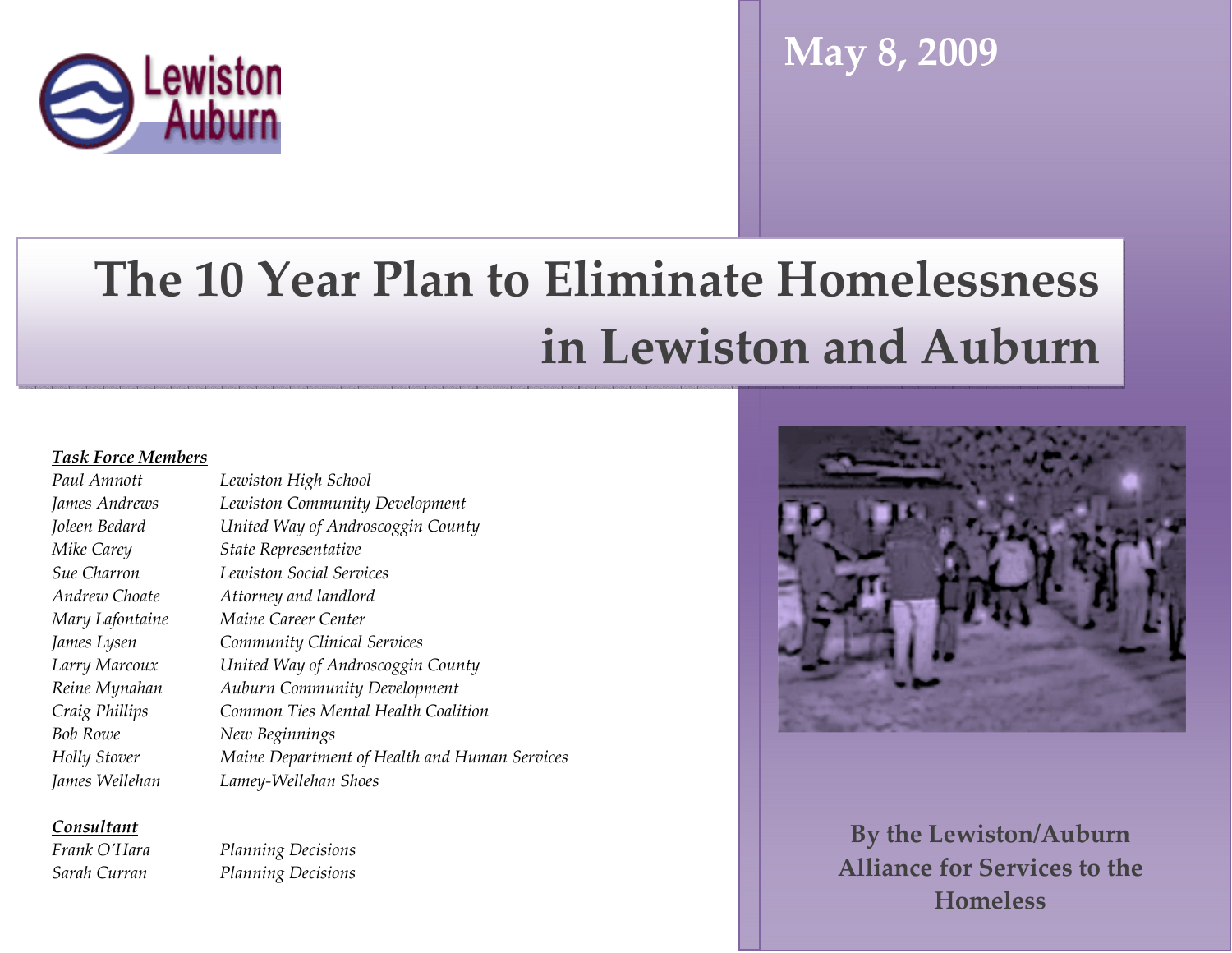## **Table of Contents**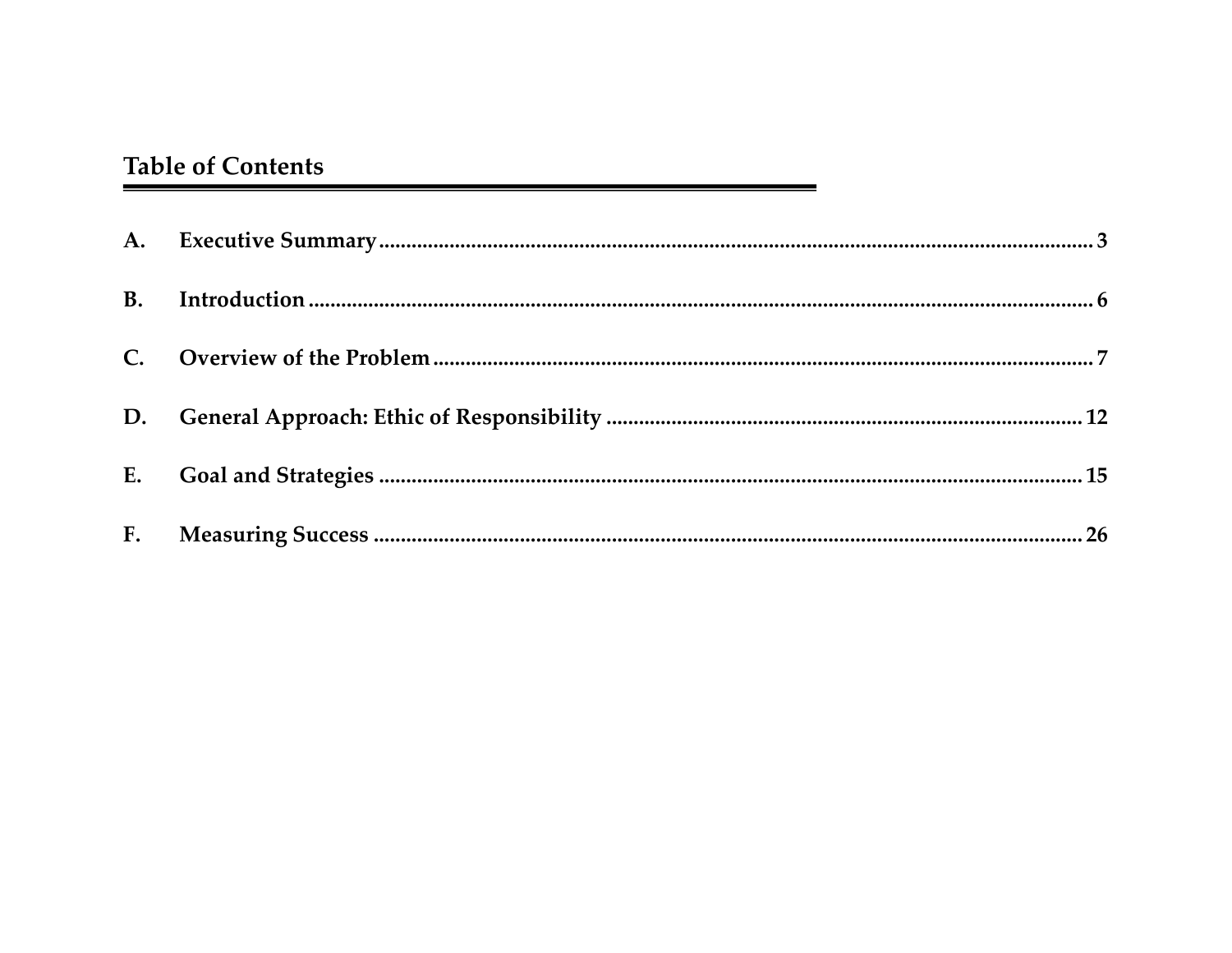#### A. Executive Summary

This is the second report in a series produced by the Lewiston-Auburn Alliance for Services to the Homeless (LAASH). The first report identified the needs of the homeless in Lewiston and Auburn (Lewiston Auburn Homelessness Needs Report). It is available at the Community Development offices of both Lewiston and Auburn. This report provides a strategy that addresses those needs. The goal of the strategy is not just to serve the homeless when they are in crisis – it is to help the homeless become independent and self-sustaining, and eliminate homelessness in Lewiston and Auburn by 2019.

Here are the facts. There are about 100 people homeless on any given night in the two cities. They come from a larger group of over 1,300 who are homeless in any given year in the two communities. But these homeless are not visible to the general public. They are hidden in apartments, where they move from one friend's couch to another; or in available shelters; or in cars or campgrounds in the summer. Some of the homeless are immigrants and refugees. Some are victims of domestic violence. Some are single adults -- many of whom have mental illnesses. Some are veterans. Some are very young, barely more than children.

The cost to the homeless and their families is overwhelming. They grow up with the same hopes and dreams as their peers, but at a very early age find themselves on a different track, without a secure home environment, on the streets, prey to older people, tempted by drugs, without access to health care, lacking an achievable path to conventional success. The pattern, once set, is often difficult to break; for some, it lasts a lifetime, exacerbated by a culture of poverty.

Lewiston Auburn Homelessness Strategy – May 8, 2009 Page 3 The cost to the taxpayers of Lewiston and Auburn is also large. The cities must provide extra police, fire, general assistance, and other services to deal with the consequences of homelessness. Hospitals (and health insurance subscribers) must pay for emergency room visits and health problems caused by lives on the streets. Schools (and their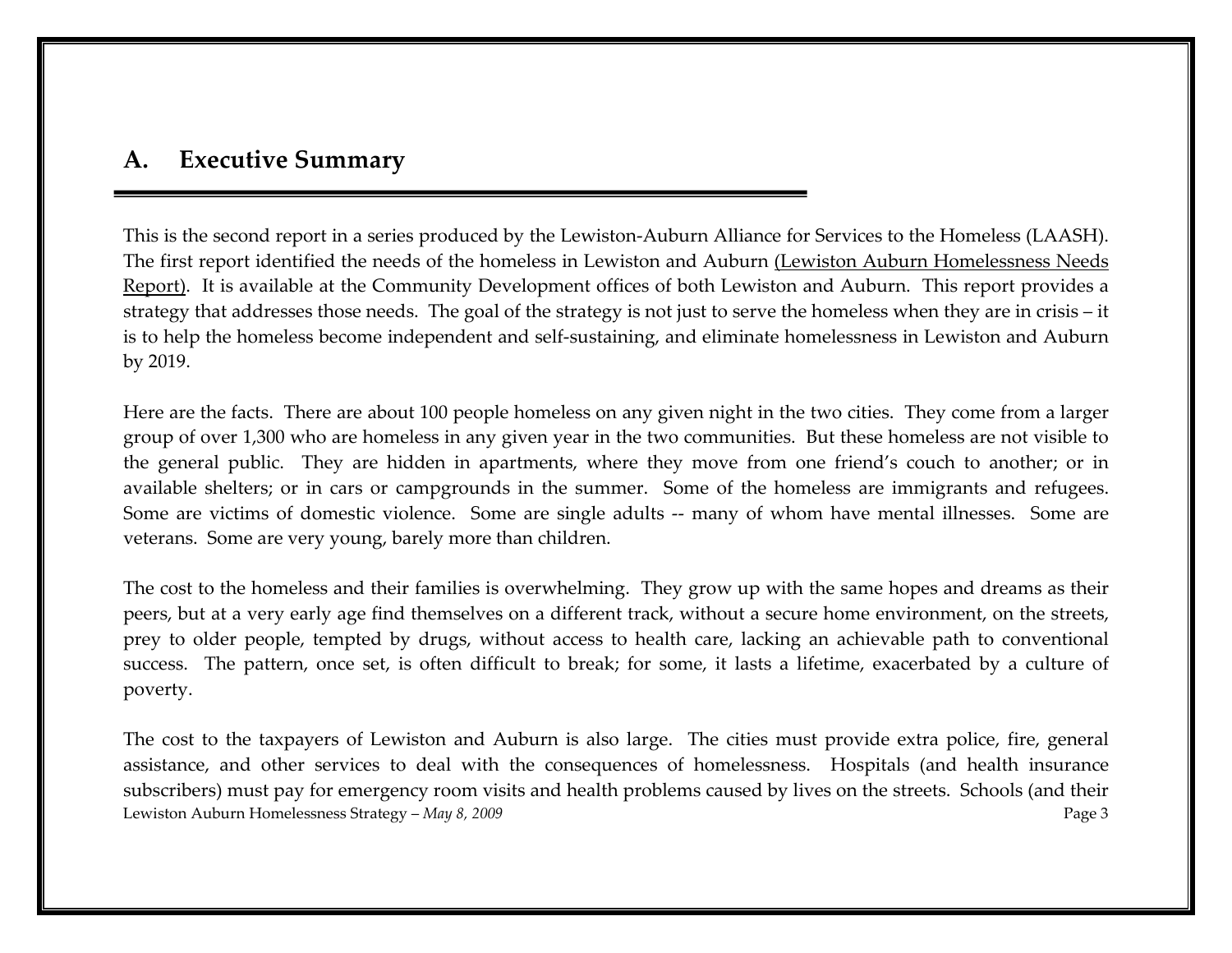students) pay for the disruptions caused by distraught homeless youth. Businesses (and their workers) pay with lost productivity and unfilled jobs. Everyone pays with quality of life and safety issues. Finally, Lewiston/Auburn's image suffers negative consequences that can discourage potential new residents and businesses from moving to the area.

The homelessness problem in Lewiston and Auburn is not, in the first place, primarily a problem of a lack of housing. Compared to other communities in Maine, there are more rents available at lower costs here. Instead, homelessness is a problem of insufficient income and resources, a lack of life skills, and health problems (primarily mental health and substance abuse). Sometime it is a combination. A fundamental underlying problem is the lack of good-paying jobs in the region, and the lack of attitudinal and work skills among homeless people to qualify for and hold such jobs.

The challenge for a homelessness strategy is both to provide immediate shelter to those facing a night on the street, and at the same time to provide long-term help for people to get back on their feet and become economically independent. This takes a high level of commitment on the part of people who are homeless on the one side, and on the part of the community on the other. This plan is founded upon an ethic of responsibility for everyone involved.

There are five *strategies* to achieve the goal. Each strategy addresses homelessness at a different stage of its development:

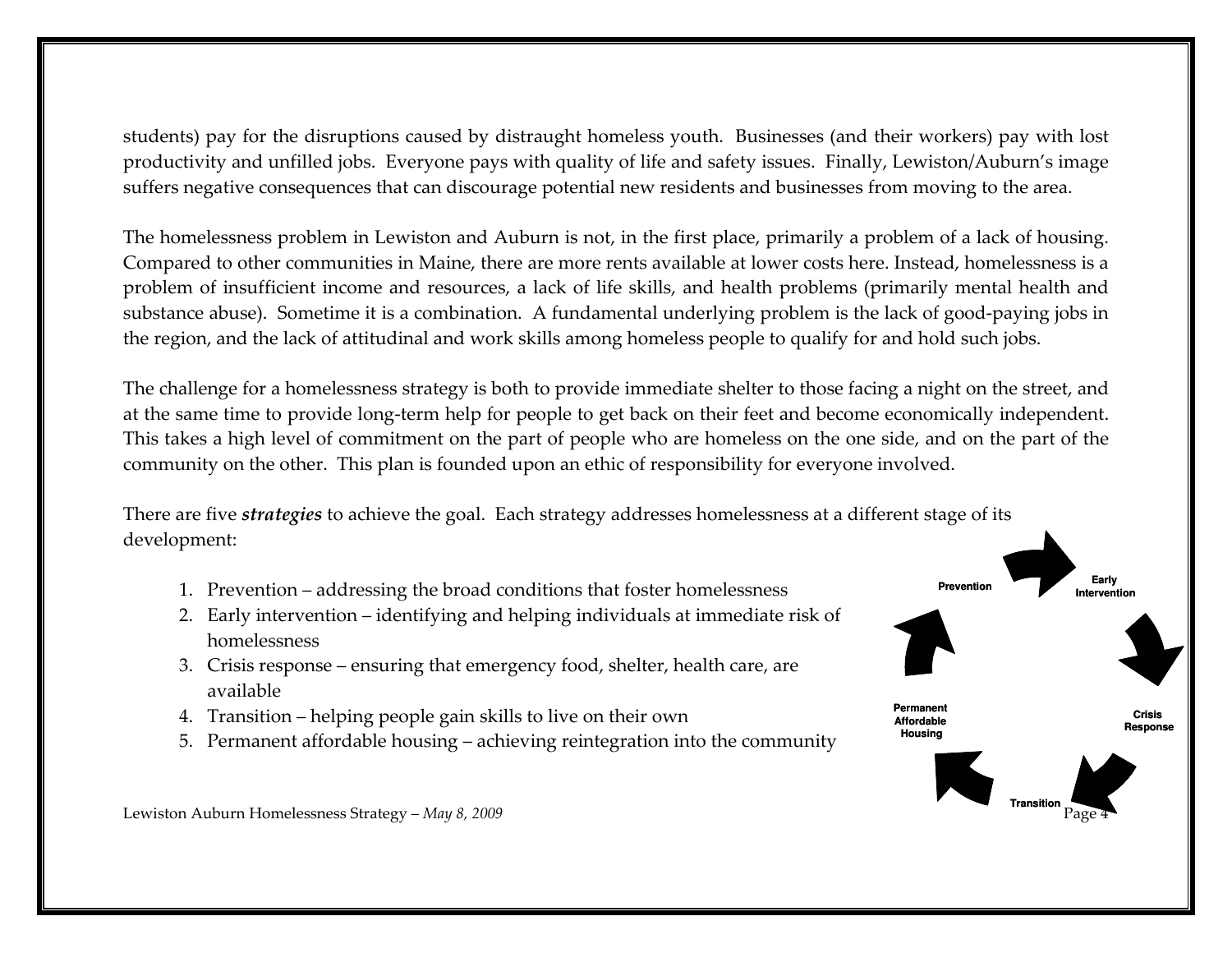Each strategy has one or more key *actions*. Each action has:

- a lead agency that is responsible for coordinating implementation;
- partners that will contribute to implementation; and
- benchmarks that lay out specific steps necessary over time for successful implementation

As with the individual strategies, there is a need for one lead organization to be responsible for the coordination of the plan as a whole. The United Way of Androscoggin County has generously agreed to perform this important role. There are hundreds of partner agencies whose cooperation is essential for the success of the plan. Besides the United Way, three others have particularly important roles. The Public Policy Committee of the Lewiston-Auburn Alliance for Services to the Homeless (LAASH), which has overseen the development of this plan, will provide ongoing support and advice. The two Community Development Departments of the cities of Auburn and Lewiston, which oversee funding for housing and related services, will coordinate their activities related to homelessness with each other and with the United Way. In addition, the United Way will measure progress under the plan in three specific areas: reduced homelessness, reduced risk of homelessness, and meeting plan benchmarks – and provide status reports to the City Councils and public at large.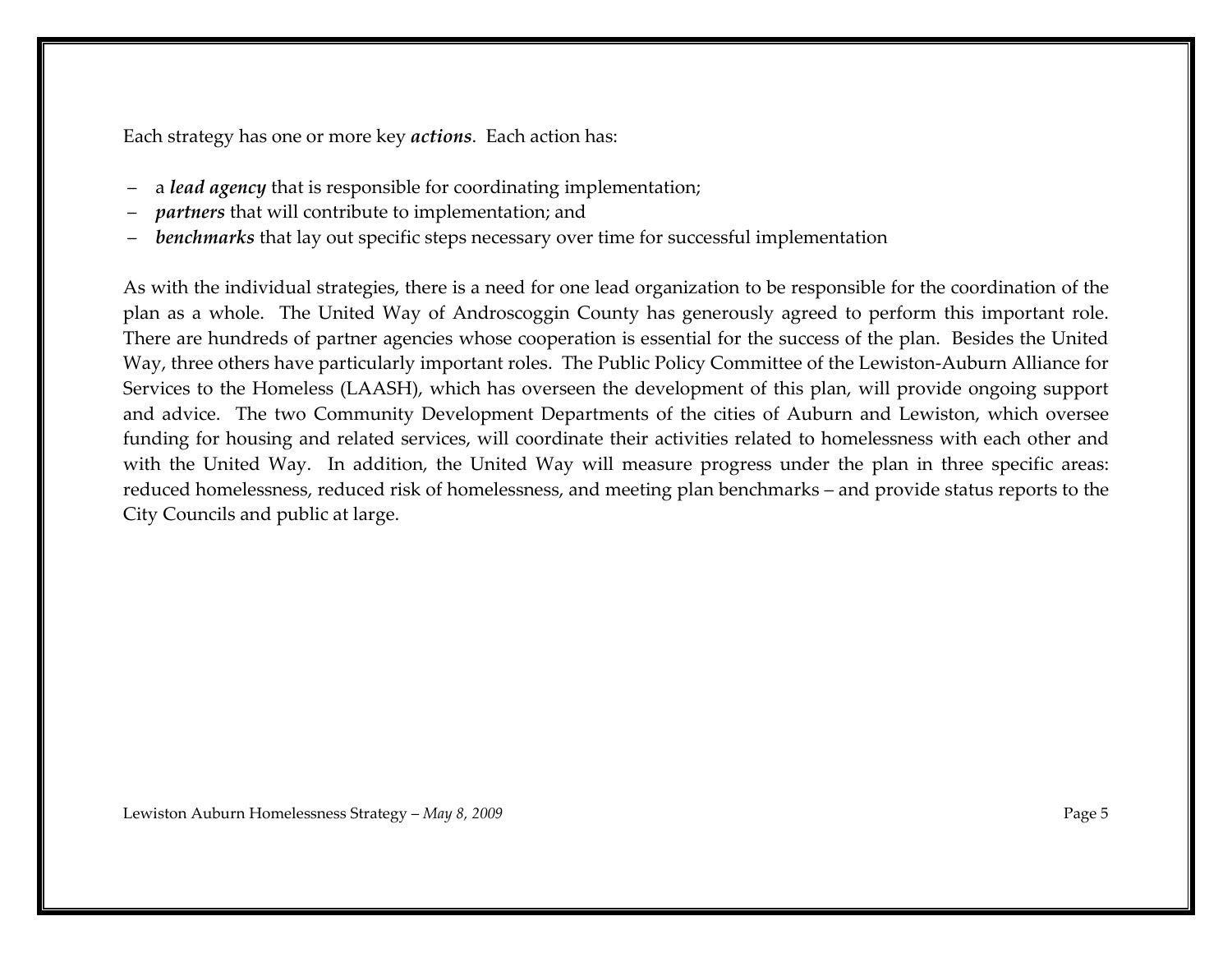#### B. Introduction

This is the second report in a series produced by the Lewiston-Auburn Alliance for Services to the Homeless (LAASH). The first report identified the needs of the homeless in Lewiston and Auburn. It was produced by Planning Decisions, Inc., and reports on six focus groups conducted with homeless themselves and other local interviews.

This report articulates the strategy arising from the needs study. Its goal is to provide a path towards eliminating homelessness in Lewiston and Auburn by 2019.

This is a particularly appropriate time for Lewiston and Auburn to consider bold action in the area of homelessness. First, the recession is making the problem worse; more people are experiencing evictions and foreclosures. Secondly, more help is now available. The American Recovery and Reinvestment Act of 2009 (ARRA) will provide Maine with \$6.5 million for homelessness prevention and re-housing activities, such as:

- financial assistance to individuals, including help with rents, security and utility deposits, and moving costs;
- housing relocation and stabilization, such as case management, outreach, housing search and placement, legal services, mediation, and credit repair; and
- data collection and evaluation (using a HUD-approved homeless management information system).

On the following pages is a strategy that would allow the Cities of Lewiston and Auburn to take advantage of these federal funds in the short run, and also provide guidance for state and local investments in the long run.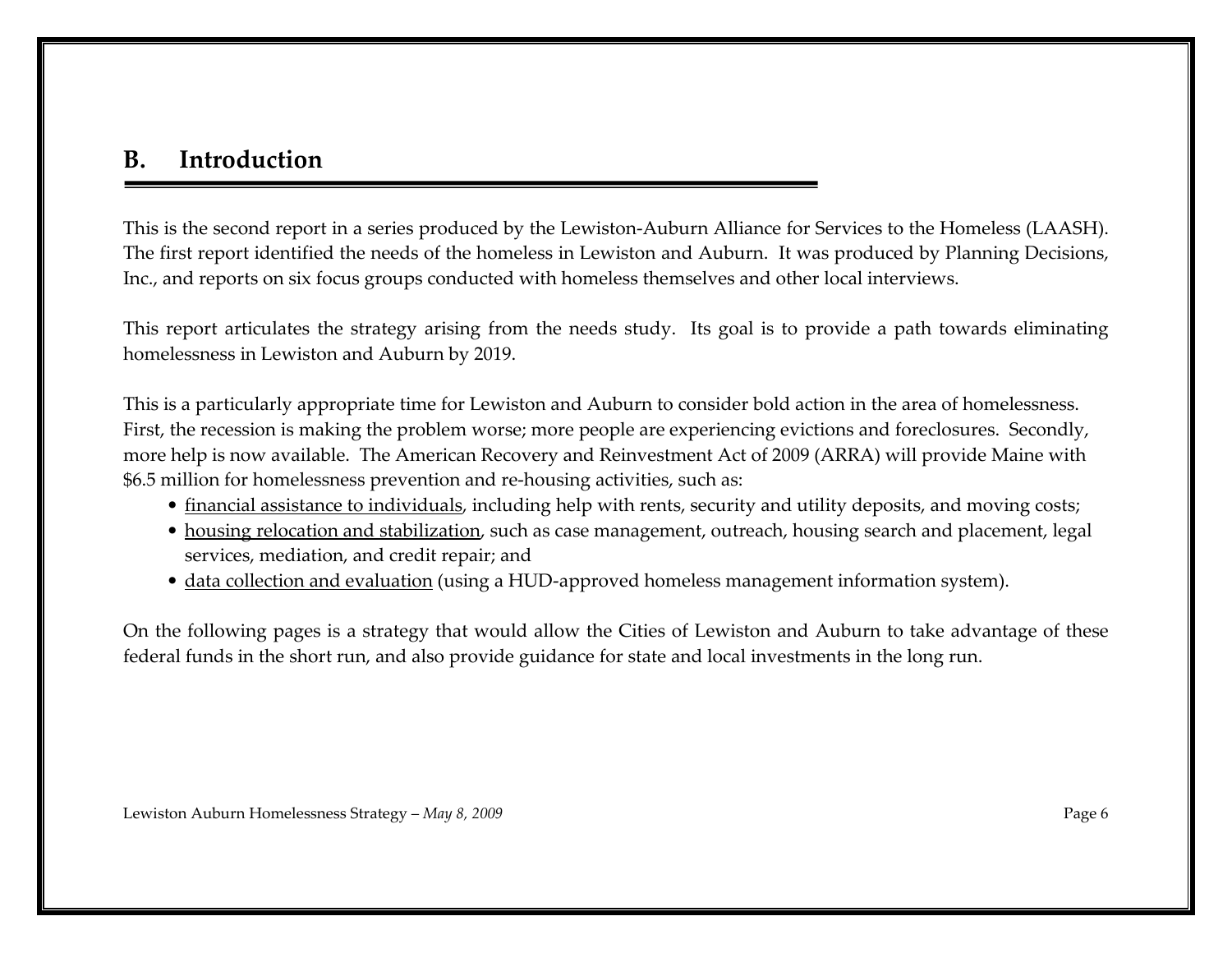#### C. Overview of the Problem

In June of 2008 Casey Stanley was stabbed to death in an Auburn park alongside the Androscoggin River. Casey had stepped away from a group of people to call his girl friend on the phone, and was attacked and killed.

Casey was homeless. He was getting his life together. He was going to church. He was planning to get married. He had just taken a job in Harpswell. Then his life was senselessly taken.

Casey Stanley's life and sad death caught the imagination of the community over a period of weeks. What could have been done to prevent the death of this gentle and kind person? Soon the election and the economy and other issues replaced Casey in the news, and homelessness again faded into the background, where it had been before.

Why doesn't this issue receive sustained attention? Because, with the exception of dramatic incidents like Casey Stanley's death, homelessness is not visible in Lewiston and Auburn. There are about 100 people homeless on any given night in the two cities. They come from a larger group of over 1,300 who are homeless in any given year in the two communities.

But these homeless are not on the street begging, as is the case in larger cities. They don't carry around bedrolls and sleep on park benches. Instead, they shift from one couch to another, from the apartment of one acquaintance to another, in exchange for money or services. They are hidden in parks and cars and campgrounds in the summer. They fill the available shelter beds in Lewiston and Auburn, and on many nights people are turned away.

Lewiston Auburn Homelessness Strategy – May 8, 2009 Page 7 Some of the homeless are immigrants and refugees. Some are victims of domestic violence. Some are single adults, many with mental illnesses. Some are veterans. Some are hardly more than children. Over 200 youth under the age of 18, either dropouts or enrolled at Lewiston High or Edward Little, have no stable home to return to at night.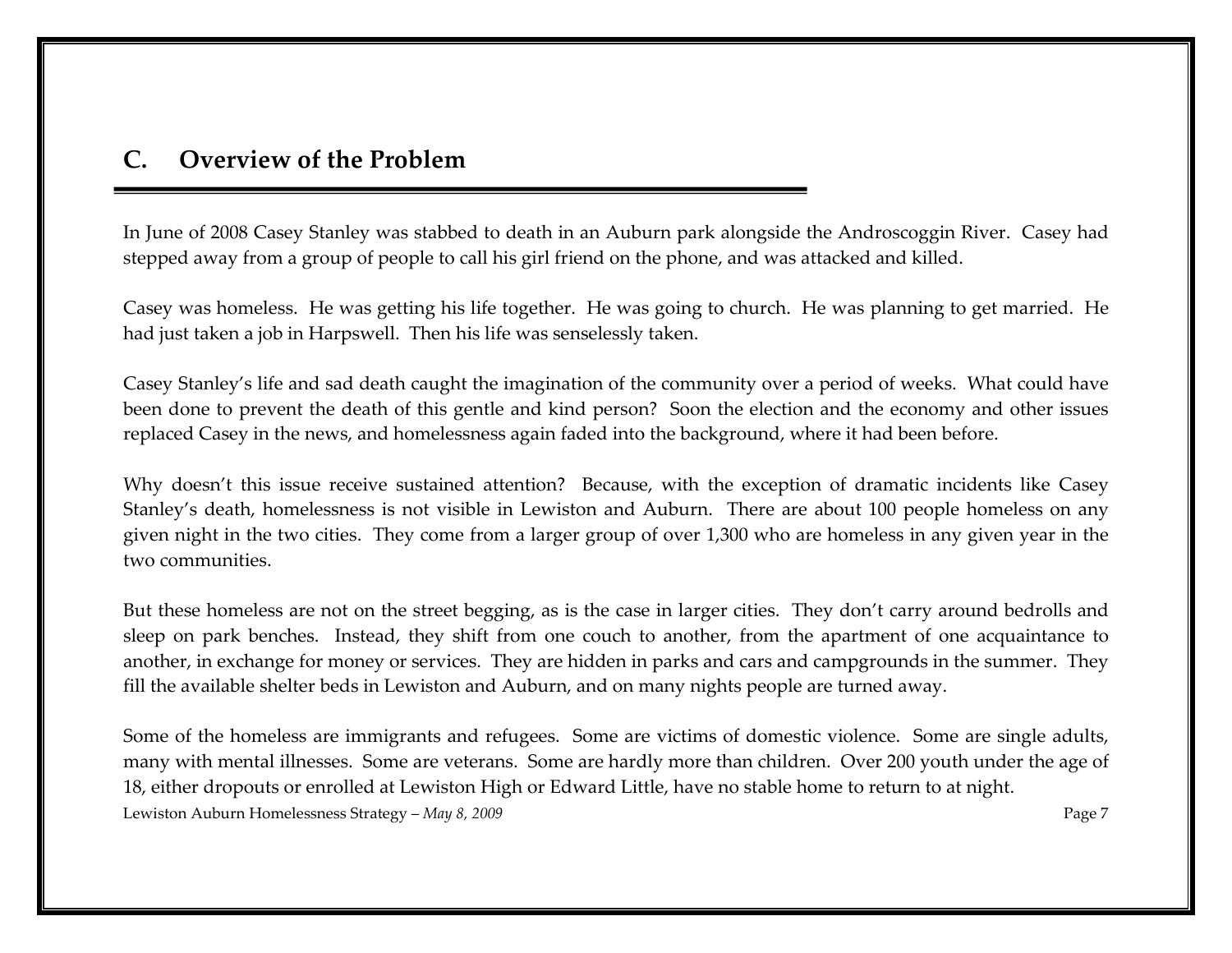Here are some of their stories:

- Mary<sup>1</sup> left her husband after years of physical and psychological abuse to go to the Abused Women's Shelter. Mary still keeps a backpack packed and ready by the back door of her apartment, in constant fear that her ex-husband might be able to find her.
- Dave became homeless last year when he lost his job, and has lived in his car or stayed with friends since. Dave has been unable to find another job, and has been disqualified from receiving rental assistance to move into private housing, because of a felony driving conviction years ago.
- Megan is 17. She became homeless at age 14 when her parents kicked her out of their house. Since then she has lived, off and on, at the youth shelter, as well as with various family members and friends. She has no job or job skills. She currently is living with her boyfriend and his family whileshe works on her GED.
- $\textcolor{red}{\bullet}$  Fatuma is a refugee with 2 children. She has a section 8 voucher, but has not been able to find a 2 or 3 bedroom apartment. Fatuma's voucher is expiring soon. She is worried that she will not be able to find an apartment. Her English is limited, and she thinks that may be part of the reason that some landlords do not return her phone calls.
- Julie is in her early 20s, and recently left her husband. She and her two children have been rotatingbetween her parents' home and the shelter. She has no job skills, and seems to be just treading water, surviving day to day, but making no progress towards independence.

The cost to the homeless and their families is overwhelming. Many grow up with the same hopes and dreams as the

<sup>1</sup> Names have been changed to protect individual's privacy

Lewiston Auburn Homelessness Strategy – May 8, 2009 Page 8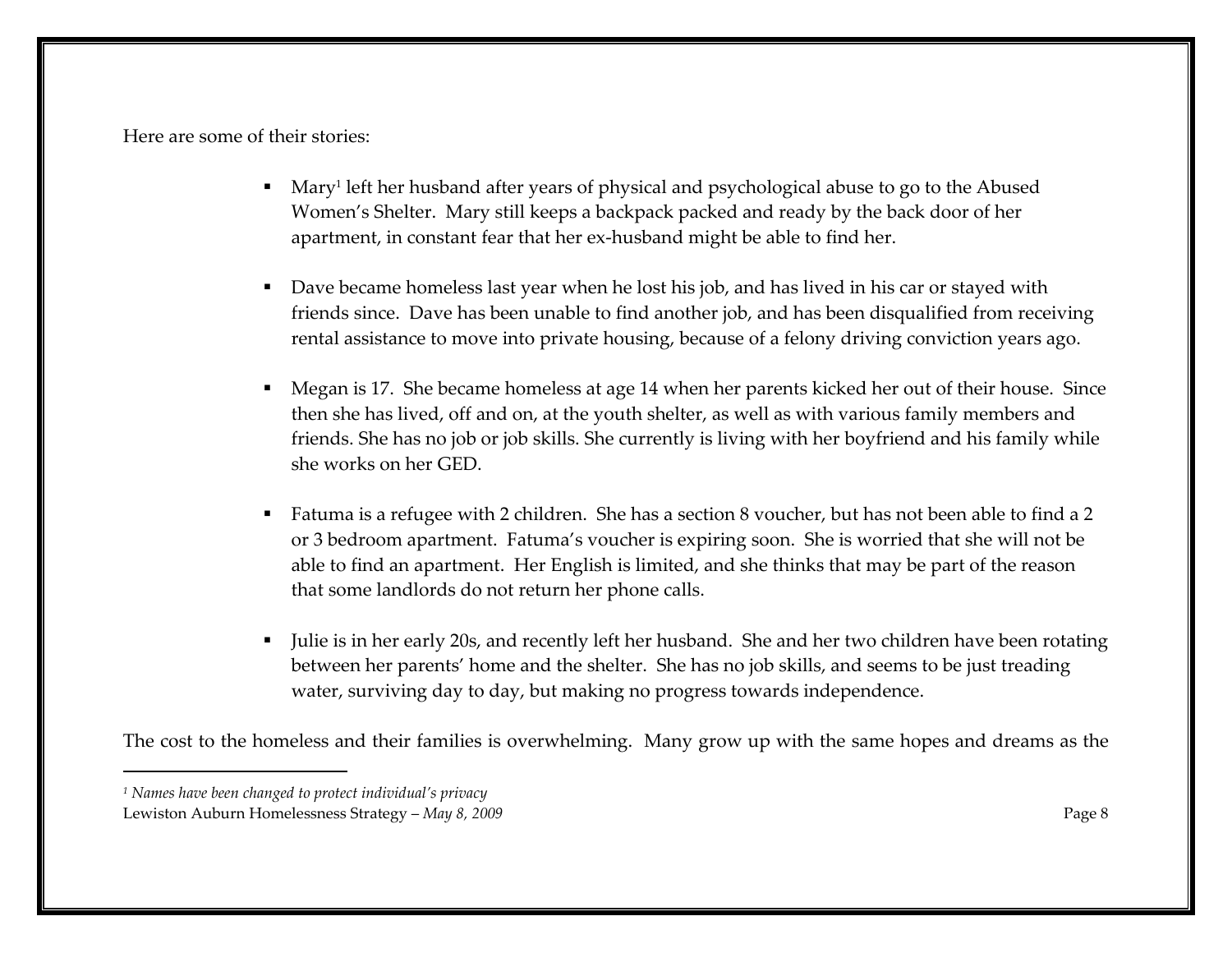rest of their peers, but at a very early age find themselves on a different track, without a secure home environment, on the streets, prey to older people, tempted by drugs, without access to health care, lacking an achievable path to conventional success. The pattern, thus set, is often difficult to break; for some, it lasts a lifetime, exacerbated by a culture of poverty.

There is also a huge cost to the taxpayers of Lewiston and Auburn. The cities provide extra police, fire, general assistance, and other services to deal with the consequences of homelessness. Hospitals (and health insurance subscribers) pay for emergency room visits and health problems caused and exacerbated by a life on the streets. Schools (and their students) pay for the disruptions caused by young people with emotionally insecure lives. Businesses (and their workers) pay with unfilled jobs because of the lack of work skills of available workers, and with quality of life and safety issues. Finally, Lewiston/Auburn's image suffers negative consequences that can discourage potential new residents and businesses from moving to the area.

This plan is designed to break the pattern of homelessness and prevent homelessness for those at risk due to unforeseen circumstances. It offers a path for the homeless themselves to accept responsibility and move forward. At the same time, it provides a path for the community to create the opportunities that the homeless need to succeed.

The following pages provide a statistical summary of the needs of different homeless groups in Lewiston and Auburn. For more detail, consult the first volume of this study.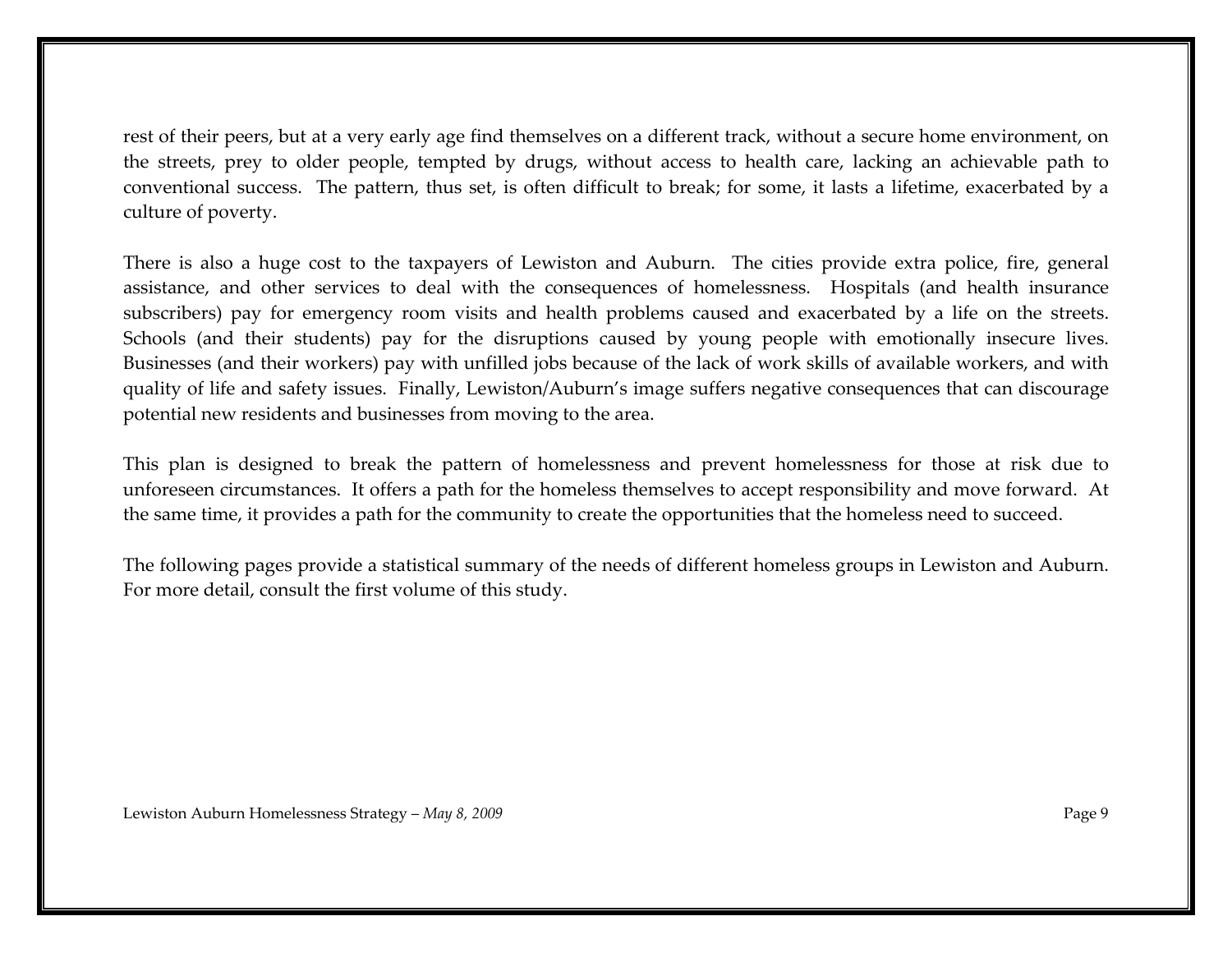|                                   | Gaps in Services for Homeless Populations in Lewiston Auburn                                                                                                                                                                           |                                                                                                                                 |                                                                                                                                                                                                                                                                                                                                                                                                                                                                                                                                                                                                                                                                                                                                                                                                                                                                                                    |                                                                                                                                                                                                                                                                                             |                                                                                                                                                                                                                                                                                                                                                                                                                                                                                                                                                                                                                                                                                       |  |
|-----------------------------------|----------------------------------------------------------------------------------------------------------------------------------------------------------------------------------------------------------------------------------------|---------------------------------------------------------------------------------------------------------------------------------|----------------------------------------------------------------------------------------------------------------------------------------------------------------------------------------------------------------------------------------------------------------------------------------------------------------------------------------------------------------------------------------------------------------------------------------------------------------------------------------------------------------------------------------------------------------------------------------------------------------------------------------------------------------------------------------------------------------------------------------------------------------------------------------------------------------------------------------------------------------------------------------------------|---------------------------------------------------------------------------------------------------------------------------------------------------------------------------------------------------------------------------------------------------------------------------------------------|---------------------------------------------------------------------------------------------------------------------------------------------------------------------------------------------------------------------------------------------------------------------------------------------------------------------------------------------------------------------------------------------------------------------------------------------------------------------------------------------------------------------------------------------------------------------------------------------------------------------------------------------------------------------------------------|--|
|                                   | <b>Numbers</b>                                                                                                                                                                                                                         | At-Risk                                                                                                                         | Prevention                                                                                                                                                                                                                                                                                                                                                                                                                                                                                                                                                                                                                                                                                                                                                                                                                                                                                         | Crisis                                                                                                                                                                                                                                                                                      | Transition                                                                                                                                                                                                                                                                                                                                                                                                                                                                                                                                                                                                                                                                            |  |
| Youth                             | 204 homeless youth grades<br>9-12 identified by schools<br>423 homeless youth served<br>by New Beginnings and<br><b>Volunteers of America</b>                                                                                          | Youth not employed:<br>900 ages 20-21<br>500 ages 22-24<br>Youth not in school:<br>200 ages 15-17                               | People are unaware that these youth exist.<br>HUD definition of homelessness doesn't include couchsurfing, so many youth<br>don't qualify for subsidized housing for the homeless; high school attendance policies<br>that suspend students after absences assume students have a stable home; subsidized<br>housing regulations don't allow 18 year old children to stay with a parent for more<br>than 2 weeks.<br>New Beginnings' current Outreach Center building is too small: intended to serve 15 fragmented, making holistic approach<br>youth/day, it serves 35-45.<br>No single program can meet the needs of all homeless you. One subset whose needs<br>are not being met is young mothers.<br>Homelessness and accompanying circumstances (unemployment, not in school,<br>estranged from parents and no insurance, lack of transportation) create barriers to<br>health care access. | Funding for homeless youth is<br>difficult.                                                                                                                                                                                                                                                 | Depth of services is especially important--homeless youth often lack<br>necessary social and life skills and need lots of support to be<br>successful.<br>Due to significant funding changes requiring a shift toward<br>ndependent living apartments, New Beginnings TLP may no longe<br>be able to provide supportive group living opportunities for<br>homeless youth ages<br>$16-17.$                                                                                                                                                                                                                                                                                             |  |
| Families                          | 2008 MSHA<br>Point-In-Time Survey found<br>6 families homeless on<br><b>January 30, 2008</b><br>As of September 2008,<br>23 families sheltered; 47<br>families turned away<br>59 homeless children grades<br>K-8 identified by schools | Families living in poverty<br>in Lewiston Auburn:<br>1,400 families<br>1,200 families with children<br>200 families over age 65 | Lack of subsidized housing; very long wait lists (8 months to 3 years) for vouchers.<br>Lack of jobs that pay a livable wage.<br>Lack of health care.                                                                                                                                                                                                                                                                                                                                                                                                                                                                                                                                                                                                                                                                                                                                              | Locating assistance and navigating<br>services (including for health, menta<br>health, employment and housing)<br>can be difficult.<br>Limited emergency shelter: there is<br>only one shelter for families, adults<br>are separated by gender and everyone<br>shares group accommodations. | Transportation and child care can be significant hurdles (especiall<br>for single parents) in terms of getting to services and employment.<br>Lack of subsidized housing; very long wait lists (8 months to 3<br>years) for vouchers.                                                                                                                                                                                                                                                                                                                                                                                                                                                 |  |
| Domestic<br>Violence<br>Survivors | AWAP's domestic violence<br>shelter served 170 women<br>and children last year                                                                                                                                                         | 434 domestic violence<br>crimes were reported to<br>ewiston and Auburn police<br>departments in 2006                            | Lack of subsidized housing; very long wait lists (8 months to 3 years) for vouchers.                                                                                                                                                                                                                                                                                                                                                                                                                                                                                                                                                                                                                                                                                                                                                                                                               | Locating assistance and navigating<br>ervices (including for health, mental<br>health, employment and housing)<br>can be difficult.                                                                                                                                                         | There are only 7 units of transitional housing available for womer<br>leaving the domestic violence shelter; many women have to secure<br>their own housing.<br>Lack of subsidized housing; very long wait lists (8 months to 3<br>years) for vouchers.<br>Affordable housing is in poor condition and in less than ideal<br>locations.<br>AVESTA vouchers, which have a homelessness preference, cannot b<br>used in Lewiston Auburn*; voucher recipients have to move away<br>from services and employment opportunities.<br>*Special permission to use an AVESTA voucher in Lewiston and<br>Auburn is available if a person can show medical necessity for livin<br>in the cities. |  |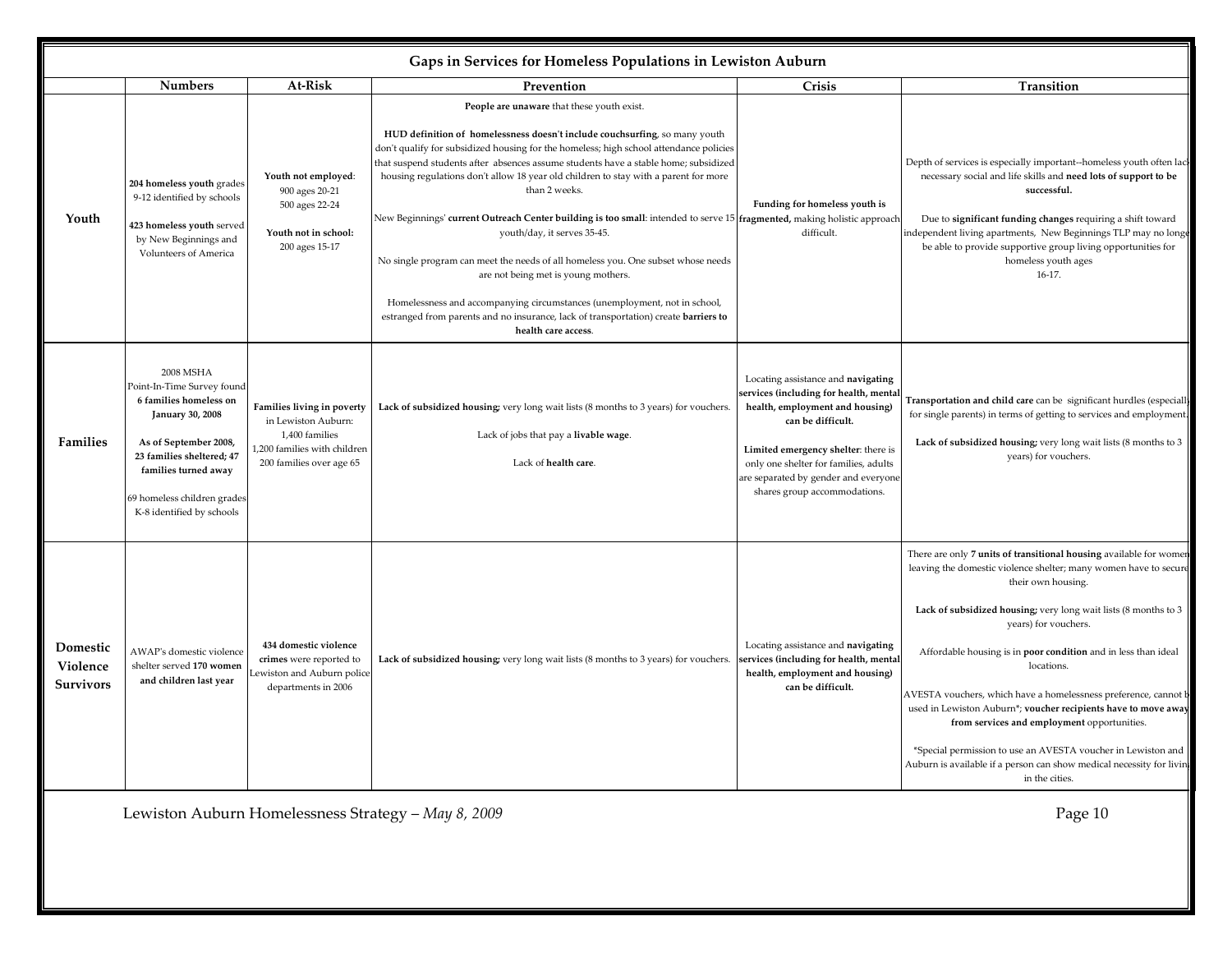| Gaps in Services for Homeless Populations in Lewiston Auburn |                                                                                                                                                                                                                         |                                                                                                                                                                                                                                                                                                                                            |                                                                                                                                                                                                                                                                                                                                                                                                                                                                   |                                                                                                                                                               |                                                                                                                                                                                                                                                                                                                                                                                                                                                                                                                                                                                                                                                                                                                                                                                                                    |
|--------------------------------------------------------------|-------------------------------------------------------------------------------------------------------------------------------------------------------------------------------------------------------------------------|--------------------------------------------------------------------------------------------------------------------------------------------------------------------------------------------------------------------------------------------------------------------------------------------------------------------------------------------|-------------------------------------------------------------------------------------------------------------------------------------------------------------------------------------------------------------------------------------------------------------------------------------------------------------------------------------------------------------------------------------------------------------------------------------------------------------------|---------------------------------------------------------------------------------------------------------------------------------------------------------------|--------------------------------------------------------------------------------------------------------------------------------------------------------------------------------------------------------------------------------------------------------------------------------------------------------------------------------------------------------------------------------------------------------------------------------------------------------------------------------------------------------------------------------------------------------------------------------------------------------------------------------------------------------------------------------------------------------------------------------------------------------------------------------------------------------------------|
|                                                              | <b>Numbers</b>                                                                                                                                                                                                          | At-Risk                                                                                                                                                                                                                                                                                                                                    | Prevention                                                                                                                                                                                                                                                                                                                                                                                                                                                        | Crisis                                                                                                                                                        | Transition                                                                                                                                                                                                                                                                                                                                                                                                                                                                                                                                                                                                                                                                                                                                                                                                         |
| <b>New</b><br>Americans                                      |                                                                                                                                                                                                                         | There are an estimated 4,000<br>- 6,000 New Americans<br>living in Lewiston-Auburn.<br>As of Jan. 2007, Lewiston<br>identified 2,641 immigrants<br>who had moved to the city<br>and enrolled in General<br>Assistance<br>A 2007 study by the Maine<br>Department of Labor found<br>unemployment among<br>Somali immigrants to be at<br>51% | Not enough large apartments.<br>Affordable housing is limited and often in poor condition.<br>Discrimination is an issue.<br>Employment is made more difficult by low literacy rates and, especially for large<br>families, the expense of child care.<br>Cultural and language differences can make accessing services (including for health,<br>mental health, employment and housing) more difficult.                                                          | Subsidized housing rules limiting<br>guests make it difficult to assist<br>friends and family in need of<br>temporary housing.                                | Lack of no-interest mortgage opportunities limits ownership<br>possibilities.                                                                                                                                                                                                                                                                                                                                                                                                                                                                                                                                                                                                                                                                                                                                      |
| <b>Single Adults</b>                                         | 546 homeless single adults<br>sheltered by Hope Haven<br>and St. Martin De Porres ir<br>2007<br>As of Sept. 2008, Hope<br>Haven had sheltered 252<br>homeless individuals and<br>turned away 207 because it<br>was full | 3,900 non-institutionalized<br>individuals with a mental<br>disability over age 16<br>700 veterans living below<br>poverty, 2/3 of whom are<br>disabled<br>National rates suggest that<br>as many as 3,000 people in<br>Lewiston Auburn may have<br>significant substance abuse<br>issues                                                  | People transitioning from one system to the next may be lost: individuals released<br>from jail without a plan for reintegration into the community; children aging out of<br>the youth system; individuals leaving mental health institutions without appropriate<br>supports in place.<br>Access to services is now restricted to those with a diagnosed mental illness<br>Lack of subsidized housing; very long wait lists (8 months to 3 years) for vouchers. | Emergency shelters have high<br>barriers.<br>The Jubilee Center and the public<br>library are the only places for<br>homeless people to go during the<br>day. | AVESTA vouchers, which have a homelessness preference, cannot<br>used in Lewiston Auburn*; voucher recipients have to move awa<br>from services and employment opportunities.<br>Jobs are hard to get, especially if a person has a felony.<br>Lack of transportation makes it difficult for many homeless<br>individuals to get to services and employment.<br>Substance abuse treatment is available only for men. There are no<br>enough long-term treatment beds, so fewer than half of those wh<br>complete the halfway house are able to move into the extended sta<br>program.<br>There is a need for more long-term, supportive housing options.<br>*Special permission to use an AVESTA voucher in Lewiston and<br>Auburn is available if a person can show medical necessity for livin<br>in the cities. |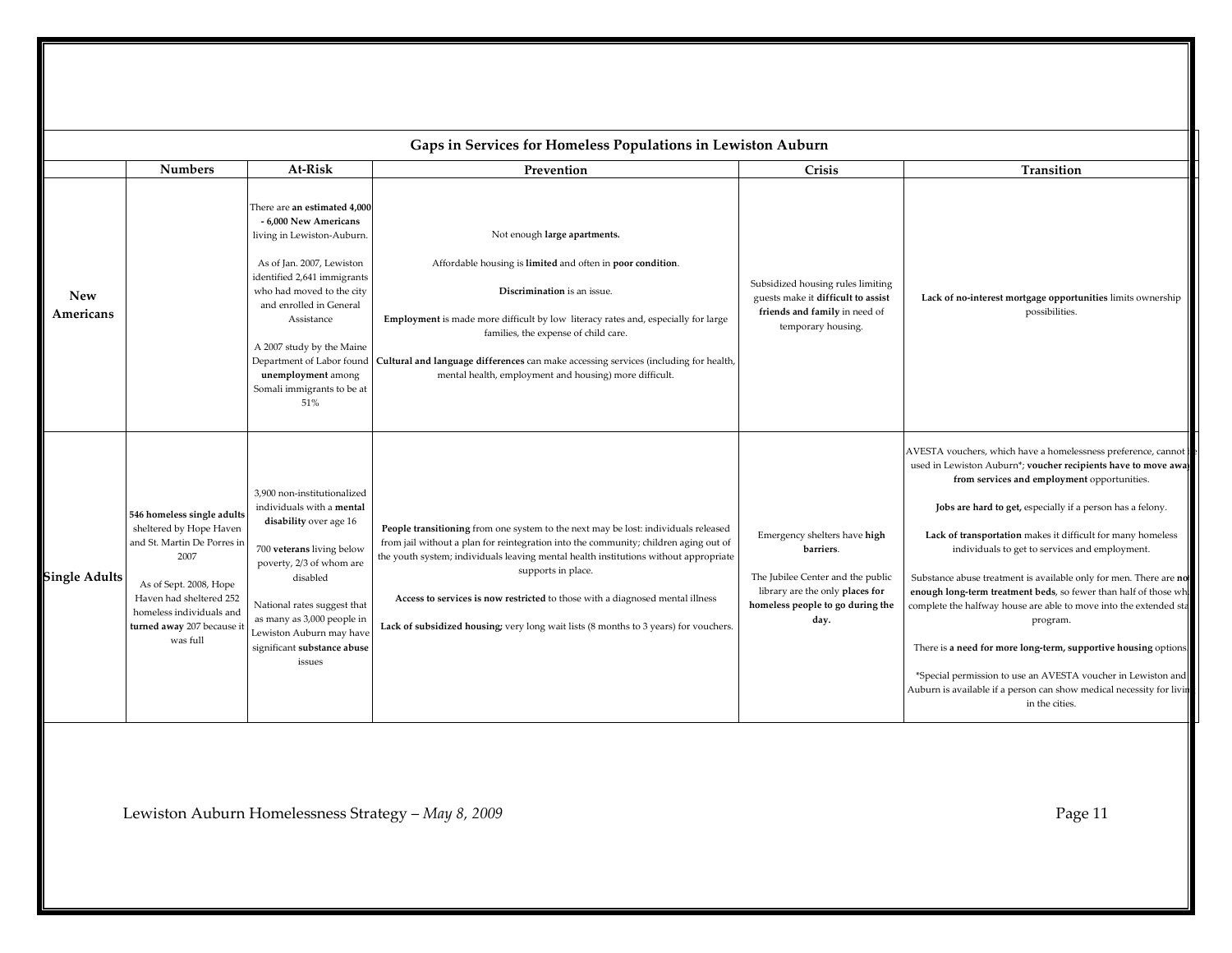#### D. General Approach: Ethic of Responsibility

According to the U.S. Census, there were 2,287 residential housing units that were unoccupied in Lewiston and Auburn in 2008. That is 8.4% of the total units in the two cities.

According to the Maine Housing Authority, the cost of the median priced home in the Lewiston-Auburn region was \$30,900 less than the state average in 2007 -- \$155,000 compared to \$185,900. The median 2-bedroom rent was \$108 less than the state average -- \$734 compared to \$842.

The homelessness problem is not, in the first place, primarily a problem of a lack of housing. It is a problem sometimes of insufficient income and resources, sometimes of a lack of life skills, and sometimes of health issues (primarily mental health and substance abuse). Sometime it is a combination. Lewiston and Auburn area residents have a median income \$2,700, or 6%, below the state average. Even though the median two-bedroom rent in the area is less expensive than statewide, the affordability problem is just as bad as the rest of the state. Just over half of Lewiston-Auburn renters can't afford the median 2-bedroom rent in the area (54%), about the same as the statewide percentage (58%).

This is not to say that there are not housing issues. Much of the rental housing in Lewiston and Auburn is very old, inaccessible to older people and those with disabilities, energy-inefficient, and poorly maintained. There is a need for rehabilitation of the old housing, and the construction of newer, more efficient apartments. But even with such housing, there remains the problem of helping people make enough money to pay for the rent and maintenance.

A primary underlying problem is the development of good-paying jobs in the region, and the attitudinal and work skills preparation of homeless people to help them qualify for and hold such jobs. Right now, Androscoggin County has a higher proportion of poverty-related problems that contribute to unemployment and, ultimately, homelessness (see chart below).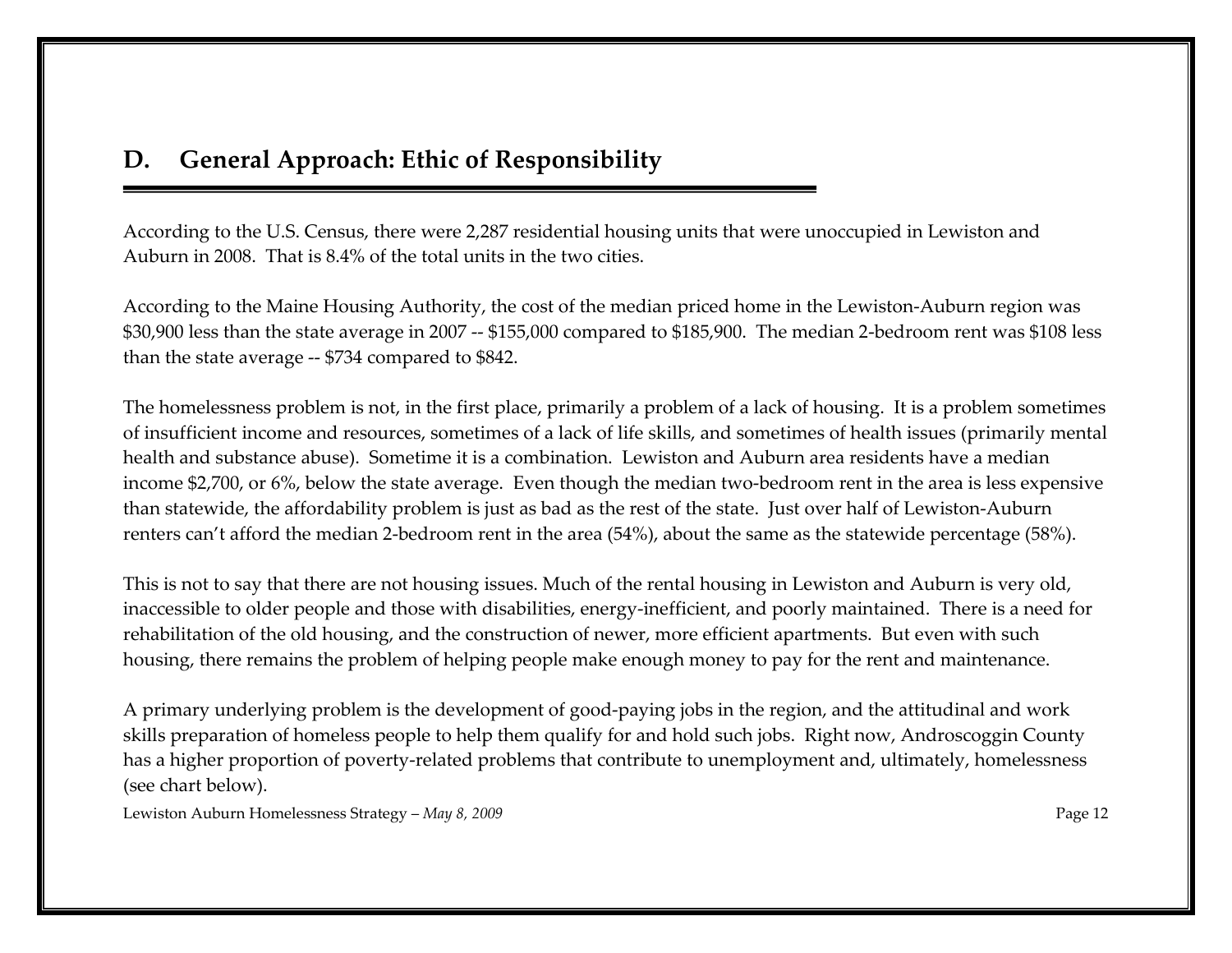| Issue                                                                             | Maine  | <b>Androscoggin County</b> |  |  |
|-----------------------------------------------------------------------------------|--------|----------------------------|--|--|
| Children under poverty, 2005/2006                                                 | 16.90% | 21.50%                     |  |  |
| Domestic assaults per 100,000 people, 2006/2007                                   | 438.9  | 717.7                      |  |  |
| Arrests of children 10-17 per 100,000 children, 2006/2007                         | 51.1   | 71.8                       |  |  |
| High school completion rate, 2006/2007                                            | 80.80% | 74.20%                     |  |  |
| Teen pregnancy, 2006, per 1,000 females 10 to 17                                  | 6.8    | 10.7                       |  |  |
| Infant mortality, 2002-2006, per 1,000 births                                     | 5.6    | 6                          |  |  |
| Unemployment rate, January 2009                                                   | 8.80%  | $9.10\%$                   |  |  |
| Source: 2009 Maine Kids Count, Anne E. Casey Foundation, http://www.kidscount.org |        |                            |  |  |

Poverty, unemployment, domestic violence, youth crime, dropouts, teen pregnancy, poor health, mental health issues and substance abuse all contribute to low incomes and homelessness. So the challenge for a homelessness strategy is both to provide immediate shelter and help to those who are faced with a night on the street, and over the longer term, to provide assistance to help people get on their feet and economically independent.

This takes commitment on the part of people who are homeless, and on the part of the community.

- among the homeless themselves, who need to learn the discipline and skills for success in the private economy;
- among employers and landlords, who need to give a second chance to people who have fallen down once and are trying to improve;
- among community volunteers and churches, who need to provide the mentoring and emotional support for individuals seeking a better life;

Lewiston Auburn Homelessness Strategy – May 8, 2009 Page 13 • among educators and nonprofit service providers, who need to work together more intensively to break the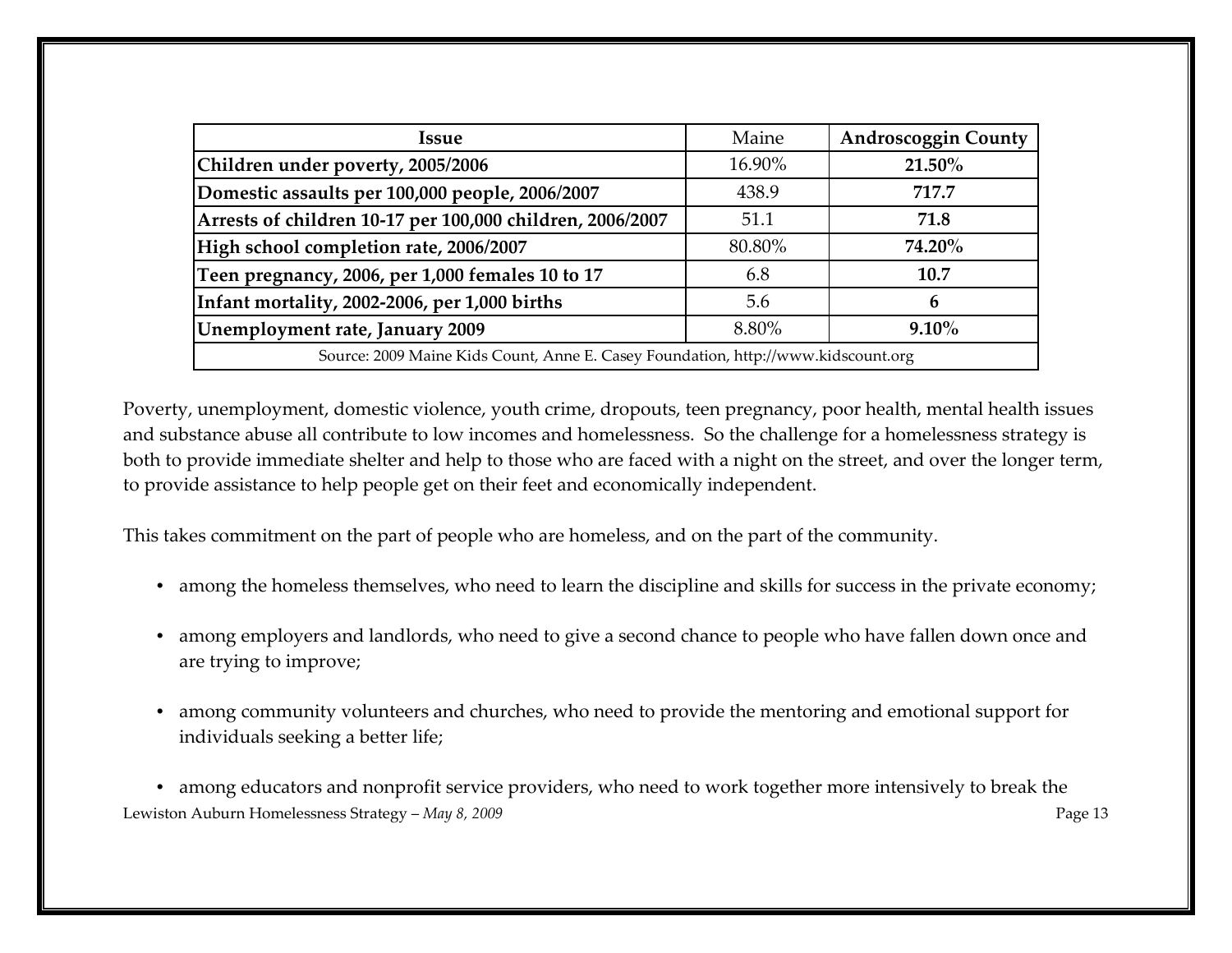cycle of poverty; and

• among municipal governments and private funders, who need to coordinate planning and investment decisions for maximum effect.

The interconnectedness of the challenges facing the homeless demand strategies that address the root causes. The necessary approach is one of working smart, and working together. It can be effective whether there is a recession or not, whether there are federal funds available or not. Effectiveness comes from mutual responsibility, from everyone doing their part. The ethic of responsibility is the philosophy that underlies this plan.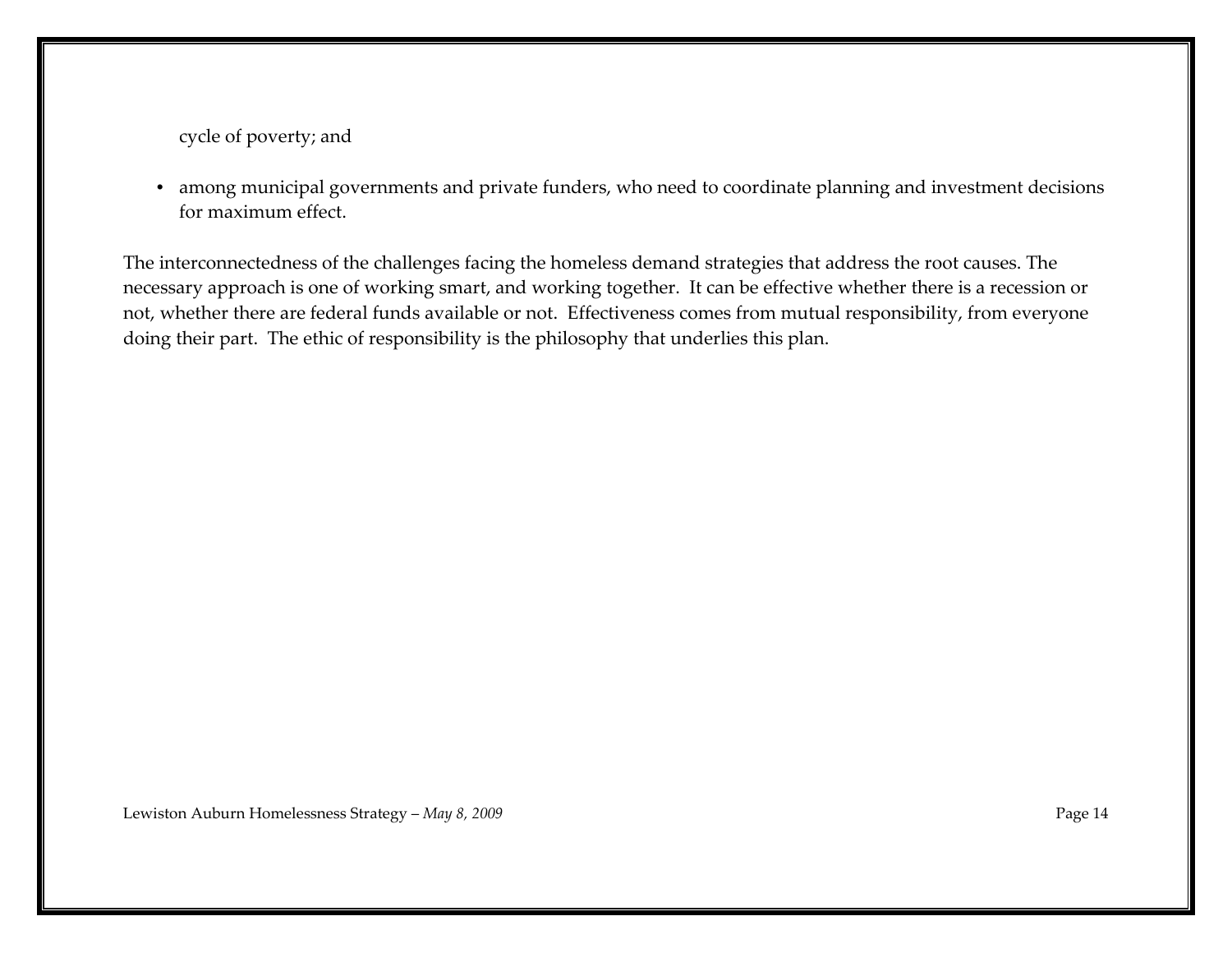#### E. Goal and Strategies

The *goal* of this plan is to eliminate homelessness in Lewiston and Auburn by 2019.

There are five strategies to achieve the goal. Each strategy addresses homelessness at a different stage of its development:

- 1. Prevention addressing the broad conditions that foster homelessness
- 2. Early intervention identifying and helping individuals at immediate risk of homelessness
- 3. Crisis response ensuring that emergency food, shelter, health care, are available
- 4. Transition helping people gain skills to live on their own
- 5. Permanent affordable housing achieving reintegration into the community

Each strategy has one or more key actions.

#### Strategy 1: Prevention

Action 1A. Raise Community Awareness Action 1B. Ensure Safety Net Services Are Available Action 1C. Expand Youth Outreach Center

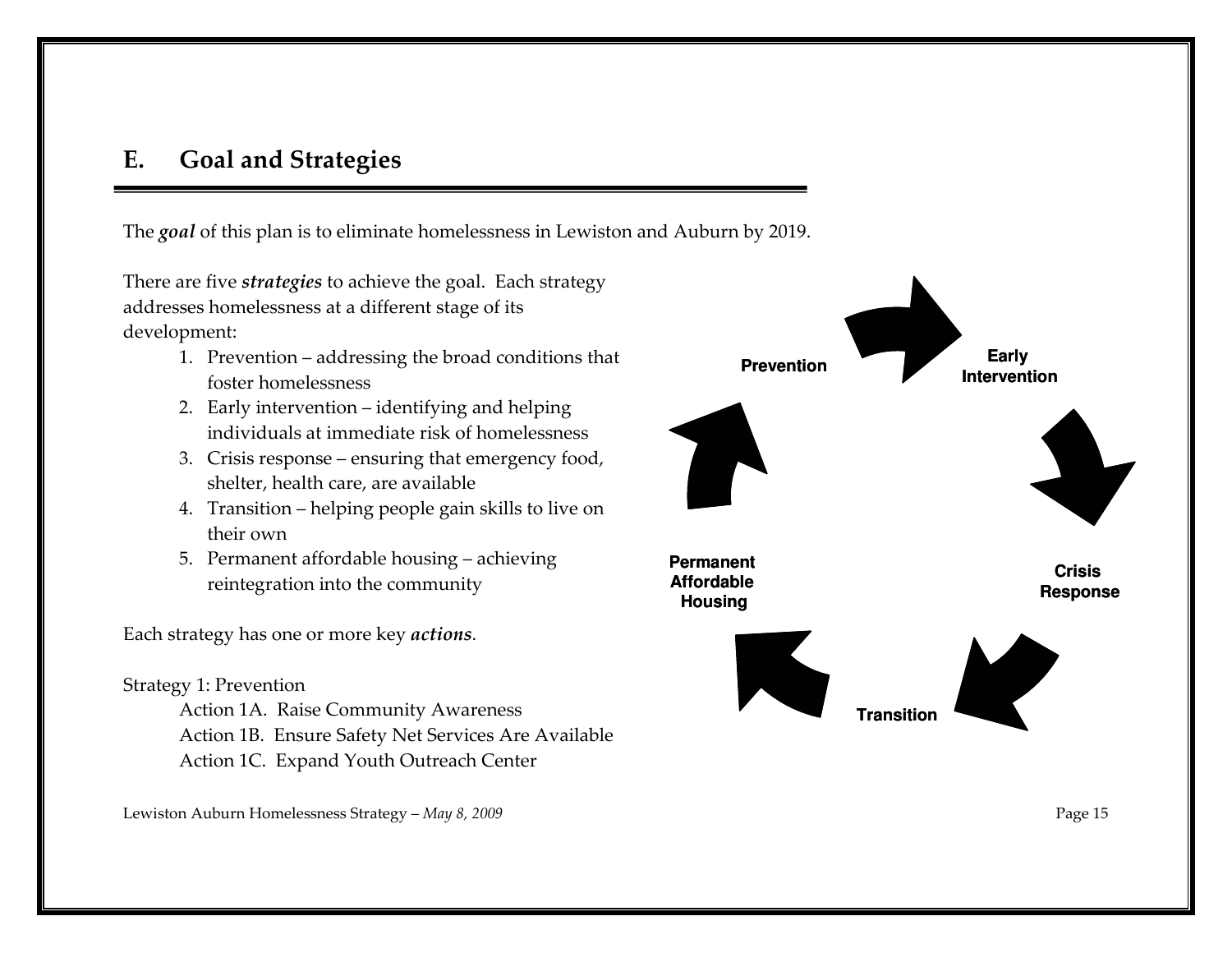Strategy 2: Early Intervention Action 2A. Create a Quick Response Team Action 2B. Create a Housing Liaison

#### Strategy 3: Crisis Response

Action 3A. Provide safe and accessible Emergency Shelter Beds

Strategy 4: Transition

Action 4A. Help with Living Skills Action 4B. Develop Job Opportunities

Strategy 5: Permanent Affordable Housing Action 5A. Increase the Affordable Housing Stock

## Each action has:<br>- a *lead agenc*

- a lead agency that is responsible for coordinating implementation;
- *partners* that will contribute to implementation; and
- benchmarks that lay out specific steps necessary over time for successful implementation

The following tables lay out each strategy and action.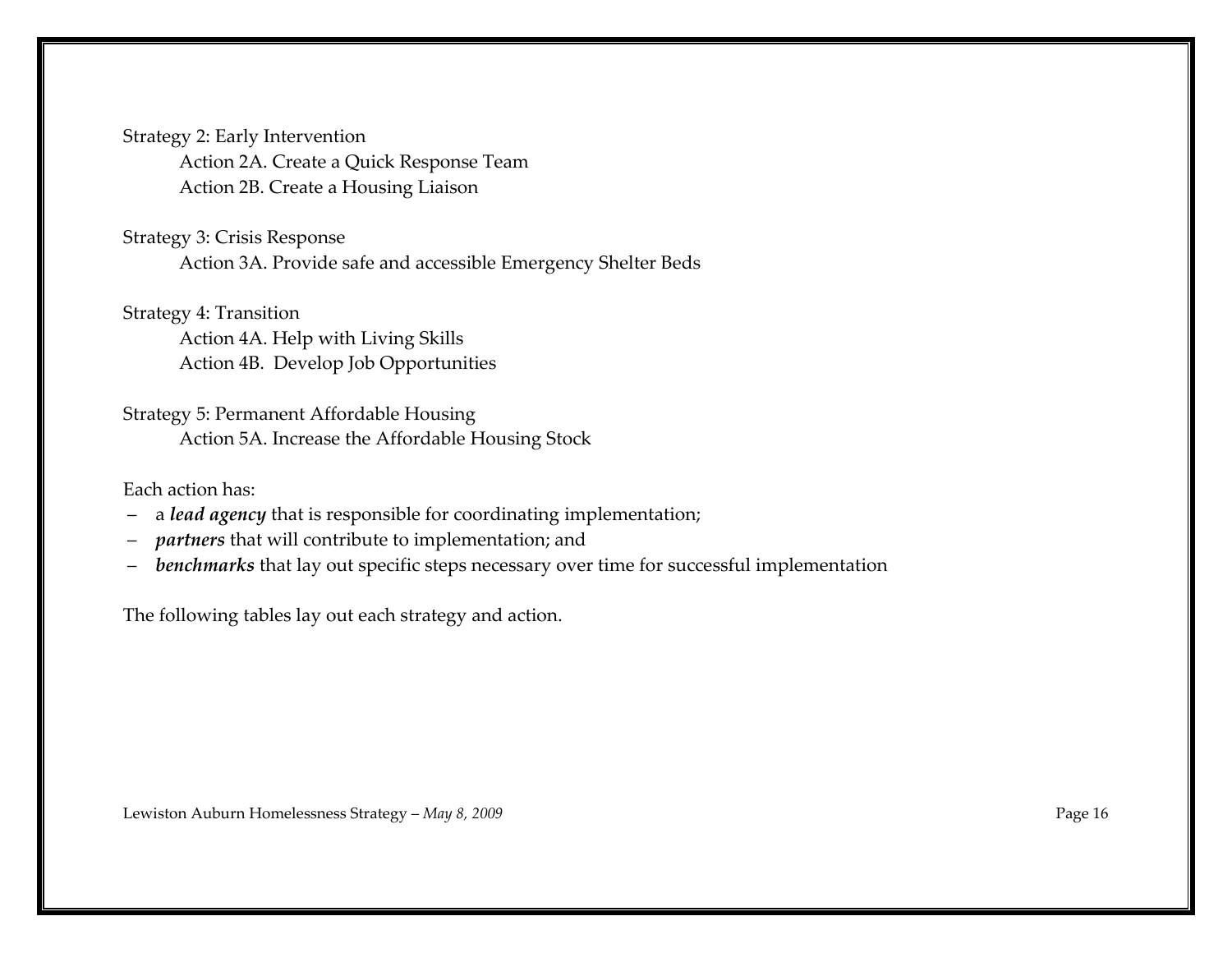### Strategy 1: Prevention

| Action                                                                                                                                                                                                                                                                   | Lead              |                                                                                                                                                                                                                                                                                                                                                              | <b>Potential Partners</b>                                                                                                                                                                                                                                                                                                                                                                                                                                                                                                                 |
|--------------------------------------------------------------------------------------------------------------------------------------------------------------------------------------------------------------------------------------------------------------------------|-------------------|--------------------------------------------------------------------------------------------------------------------------------------------------------------------------------------------------------------------------------------------------------------------------------------------------------------------------------------------------------------|-------------------------------------------------------------------------------------------------------------------------------------------------------------------------------------------------------------------------------------------------------------------------------------------------------------------------------------------------------------------------------------------------------------------------------------------------------------------------------------------------------------------------------------------|
| 1A. Raise<br><u>Community</u><br><u>Awareness</u><br>Incorporate<br>plan into<br>Auburn and<br>Lewiston                                                                                                                                                                  | United Way        | Lewiston and Auburn<br>$\blacksquare$<br>City Councils<br>Lewiston and Auburn<br>$\blacksquare$<br><b>Planning Boards</b><br>Lewiston and Auburn<br>$\blacksquare$<br><b>CD</b> Committees<br>Lewiston and Auburn<br>$\blacksquare$<br>schools                                                                                                               | Androscoggin Chamber of<br>Faith-based community<br>Commerce<br>Media: Sun Journal,<br><b>Head Start</b><br>Twin City Times, radio,<br>$\blacksquare$<br>Downtown Education<br><b>Great Falls TV</b><br>Collaborative<br>New Beginnings<br>Health care centers<br>211<br><b>VOA</b><br><b>LAASH</b><br><b>Common Ties</b>                                                                                                                                                                                                                 |
| Comprehensive<br>Plans and CD<br>Consolidated<br>Plans<br>Educate<br>$\blacksquare$<br>business about<br>need for jobs<br>Educate those at<br>risk about aid<br>Educate public<br>about<br>homelessness<br>Educate<br>$\blacksquare$<br>students to raise<br>aspirations | <b>Benchmarks</b> | Years 1-2<br>Adopt this plan as part<br>$\blacksquare$<br>of Auburn and Lewiston<br>Comprehensive Plans,<br><b>Consolidated Plans</b><br>Meet with Chamber of<br>$\blacksquare$<br>Commerce to develop<br>awareness & plan for<br>ongoing education of<br>business community.<br>Support continued<br>$\blacksquare$<br>prevent student from<br>dropping out | <b>Years 3-10</b><br>Implement business education plan.<br>$\blacksquare$<br>Collaborate with service providers to identify & access<br>individuals at risk.<br>Develop & implement a media campaign to educate<br>$\blacksquare$<br>general public about the cost of homelessness.<br>Schools and business community work together to create<br>$\blacksquare$<br>educational programs promoting high student aspirations<br>Organize & sponsor community symposium on<br>٠<br>homelessness, to focus on successes & develop next steps. |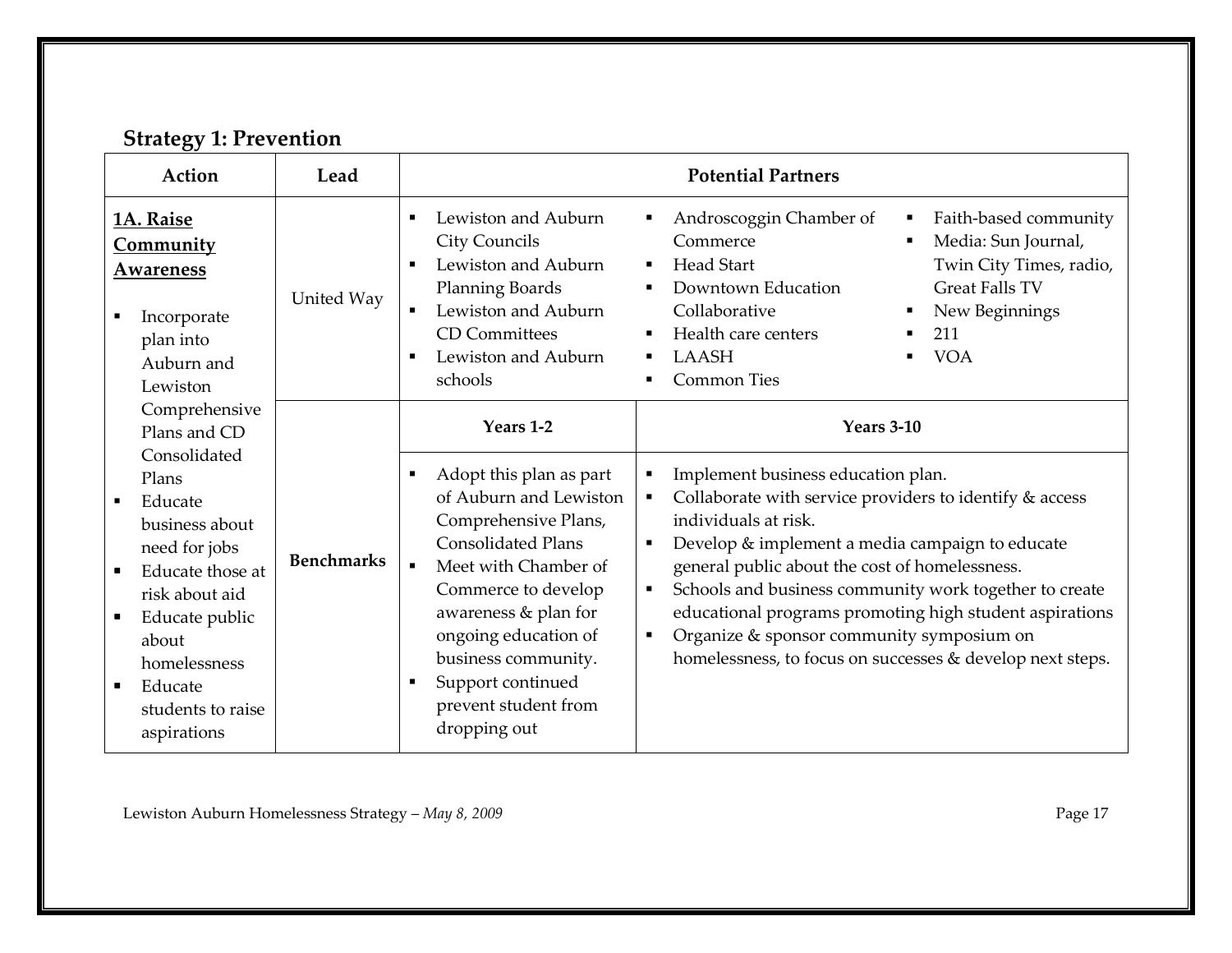### Strategy 1: Prevention

| Action                                                                                                            | Lead                                                                                                     | <b>Potential Partners</b>                                                                                                                                                                                                                                                                                                  |                                                                                                                                                                                                |                                               |  |
|-------------------------------------------------------------------------------------------------------------------|----------------------------------------------------------------------------------------------------------|----------------------------------------------------------------------------------------------------------------------------------------------------------------------------------------------------------------------------------------------------------------------------------------------------------------------------|------------------------------------------------------------------------------------------------------------------------------------------------------------------------------------------------|-----------------------------------------------|--|
| 1B. Ensure Safety<br><b>Net Services Are</b><br><b>Available</b><br>Coordinate<br>$\blacksquare$<br>services with | United Way<br>$\blacksquare$<br>St. Mary's<br>$\blacksquare$<br>Community<br>Clinical<br><b>Services</b> | <b>Trinity Jubilee</b><br>Hospitals and health centers<br>٠<br>Churches<br><b>Community Concepts</b><br>New Beginnings<br>Lewiston/Auburn general assistance<br><b>Common Ties</b><br>offices<br><b>DHHS</b><br>Healthy Androscoggin<br>$\blacksquare$<br>Preble Street Homeless Clinic<br><b>Career Center</b>            |                                                                                                                                                                                                |                                               |  |
| regard to food,<br>clothing, health<br>care, access to                                                            |                                                                                                          | Years 1-2                                                                                                                                                                                                                                                                                                                  | Years 3-6                                                                                                                                                                                      | <b>Years 7-10</b>                             |  |
| jobs and housing,<br>case management                                                                              | <b>Benchmarks</b>                                                                                        | Identify gaps & barriers,<br>using data from the 2010<br>United Way /Healthy<br>Androscoggin community<br>needs assessment, CCS<br>strategic plan, Maine Health<br>Access Foundation/Maine<br><b>Primary Care Association</b><br>focus groups, and 2010<br>census<br>Seek resources, including<br>state and federal grants | Educate business,<br>$\blacksquare$<br>public & service<br>providers as to<br>needs assessment<br>findings.<br>Develop $&$<br>٠<br>implement plan<br>based on needs<br>assessment<br>findings. | Update<br>٠<br>community needs<br>assessment. |  |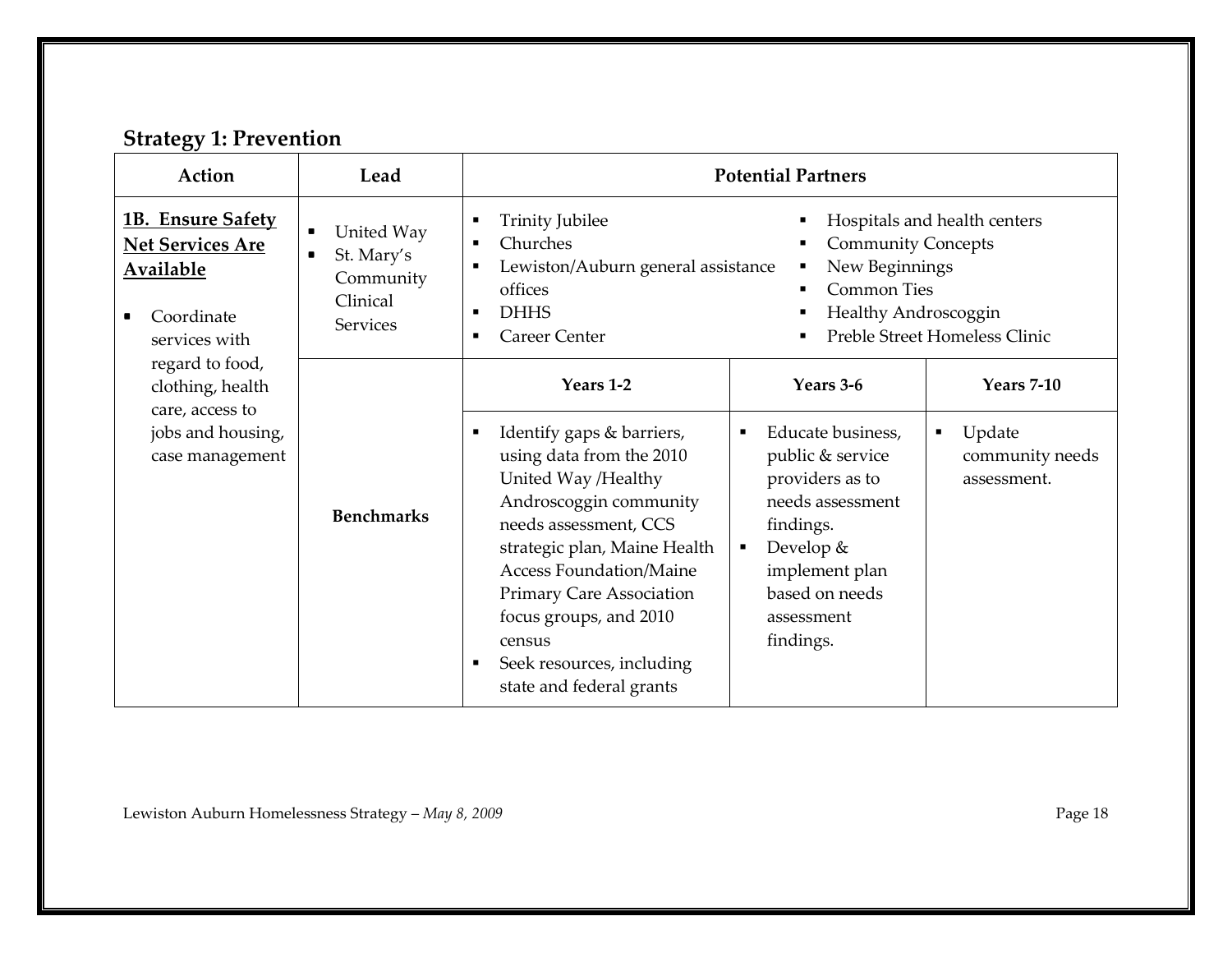#### Strategy 1: Prevention

| Action                                                                                                              | Lead                                       | <b>Potential Partners</b>                                                                                                                                    |                                                                                                                 |                                                           |  |
|---------------------------------------------------------------------------------------------------------------------|--------------------------------------------|--------------------------------------------------------------------------------------------------------------------------------------------------------------|-----------------------------------------------------------------------------------------------------------------|-----------------------------------------------------------|--|
| 1C. Expand Youth<br><b>Outreach Center</b><br>Expand existing<br>$\blacksquare$<br>facility to<br>provides in-depth | <b>New</b><br>$\blacksquare$<br>Beginnings | City of Lewiston<br>٠<br>Lewiston Schools<br>$\blacksquare$<br>City of Auburn<br>٠<br>Auburn Schools<br>$\blacksquare$<br>Maine State Housing Authority<br>п |                                                                                                                 |                                                           |  |
| services to teens                                                                                                   |                                            | Years 1                                                                                                                                                      | Year 2                                                                                                          | <b>Years 3-10</b>                                         |  |
|                                                                                                                     | <b>Benchmarks</b>                          | Identify sources of<br>funding for a new<br>facility<br>Apply for funding                                                                                    | Build/renovate<br>$\blacksquare$<br>structure for<br>homeless youth<br>outreach in need of<br>multiple services | Assure adequate<br>$\blacksquare$<br>services and funding |  |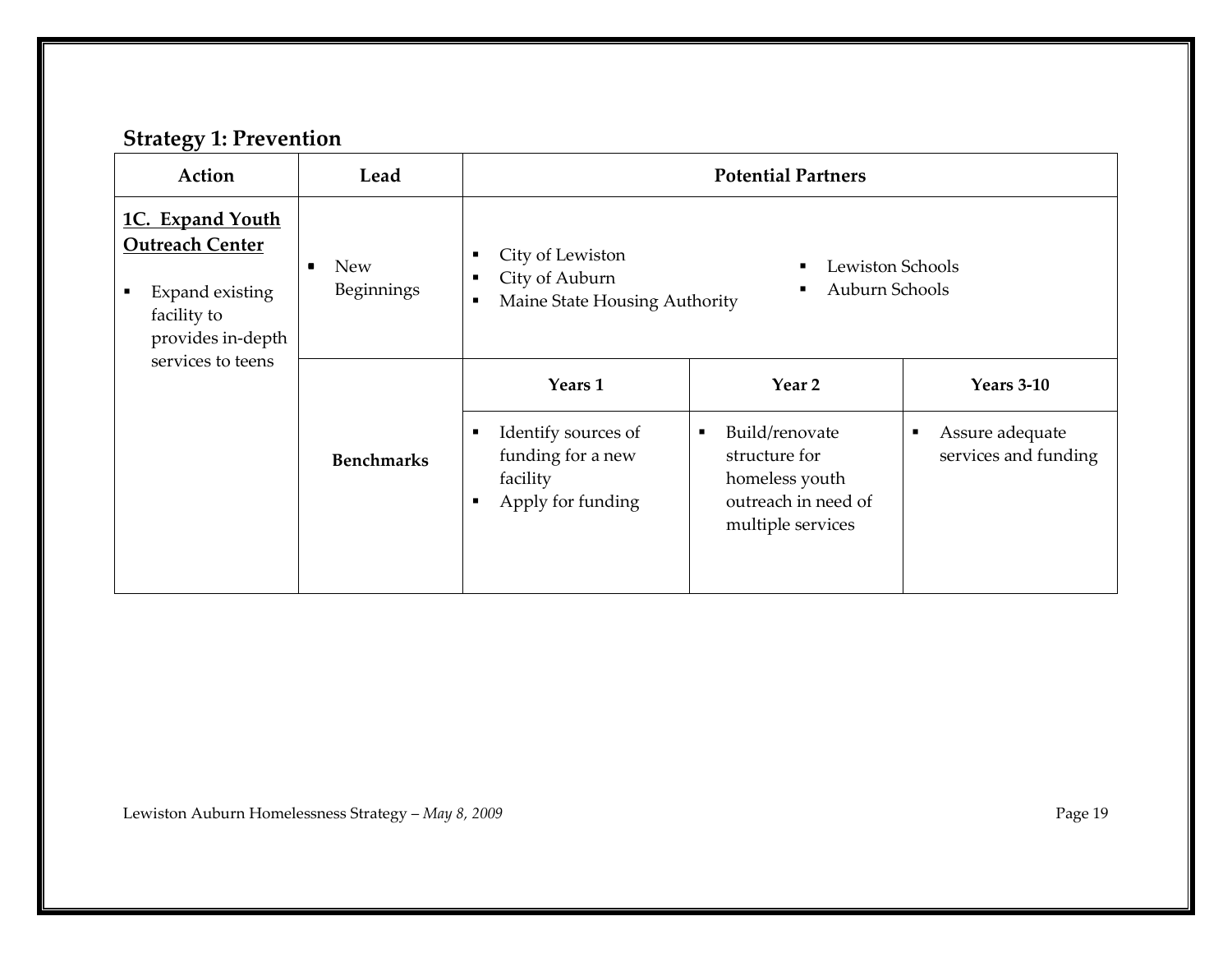#### Strategy 2: Early Intervention

| Action                                                                                                                                                                                                                     | Lead                                                              | <b>Potential Partners</b>                                                                                                                                                                                                                                                |                                                                                                                                                                                                         |                                                                                                                                                                                 |
|----------------------------------------------------------------------------------------------------------------------------------------------------------------------------------------------------------------------------|-------------------------------------------------------------------|--------------------------------------------------------------------------------------------------------------------------------------------------------------------------------------------------------------------------------------------------------------------------|---------------------------------------------------------------------------------------------------------------------------------------------------------------------------------------------------------|---------------------------------------------------------------------------------------------------------------------------------------------------------------------------------|
| 2A. Create a Quick<br><b>Response Team</b><br>Identify people at<br>$\blacksquare$<br>immediate risk of<br>homelessness<br>Help them access<br>$\blacksquare$<br>services and<br>resources to<br>prevent their<br>becoming | Lewiston and<br>Auburn<br>General<br>Assistance<br><b>Offices</b> | Lewiston/Auburn police,<br>٠<br>jails and probation officers<br>Lewiston/Auburn schools<br>$\blacksquare$<br>Hospitals and health<br>٠<br>centers<br>Social service agencies<br>٠<br>Churches<br>$\blacksquare$                                                          | <b>Emergency shelters</b><br>Food banks, food<br>pantries, soup kitchens<br><b>Head Start</b><br><b>Community Concepts</b><br>VA Homelessness<br>New Beginnings<br><b>Trinity Jubilee</b><br><b>VOA</b> | <b>Career Center</b><br>211<br>п<br><b>Catholic Charities</b><br>٠<br>MaineHousing<br><b>DHHS</b><br><b>Common Ties</b><br>Tri-County Mental<br><b>Health Services</b><br>LAASH |
| homeless<br>Provide<br>$\blacksquare$<br>individualized<br>solutions                                                                                                                                                       | <b>Benchmarks</b>                                                 | Years 1-2<br><b>Expand agencies</b><br>٠<br>participating in the L/A<br>Overflow Plan.<br>$\blacksquare$<br>Advocate for case<br>management and<br>preventive services.<br>Create monthly brown bag<br>٠<br>lunch for service providers<br>to coordinate,<br>communicate | Years 3-6<br>Seek funding and<br>٠<br>resources to implement<br>a year-round overflow<br>plan.<br>Submit legislative<br>proposals that would<br>fund case management<br>and preventive services.        | <b>Years 7-10</b><br>Year round<br>overflow plan<br>implemented and<br>funded.<br>Secure funding and<br>resources for case<br>management and<br>preventive services.            |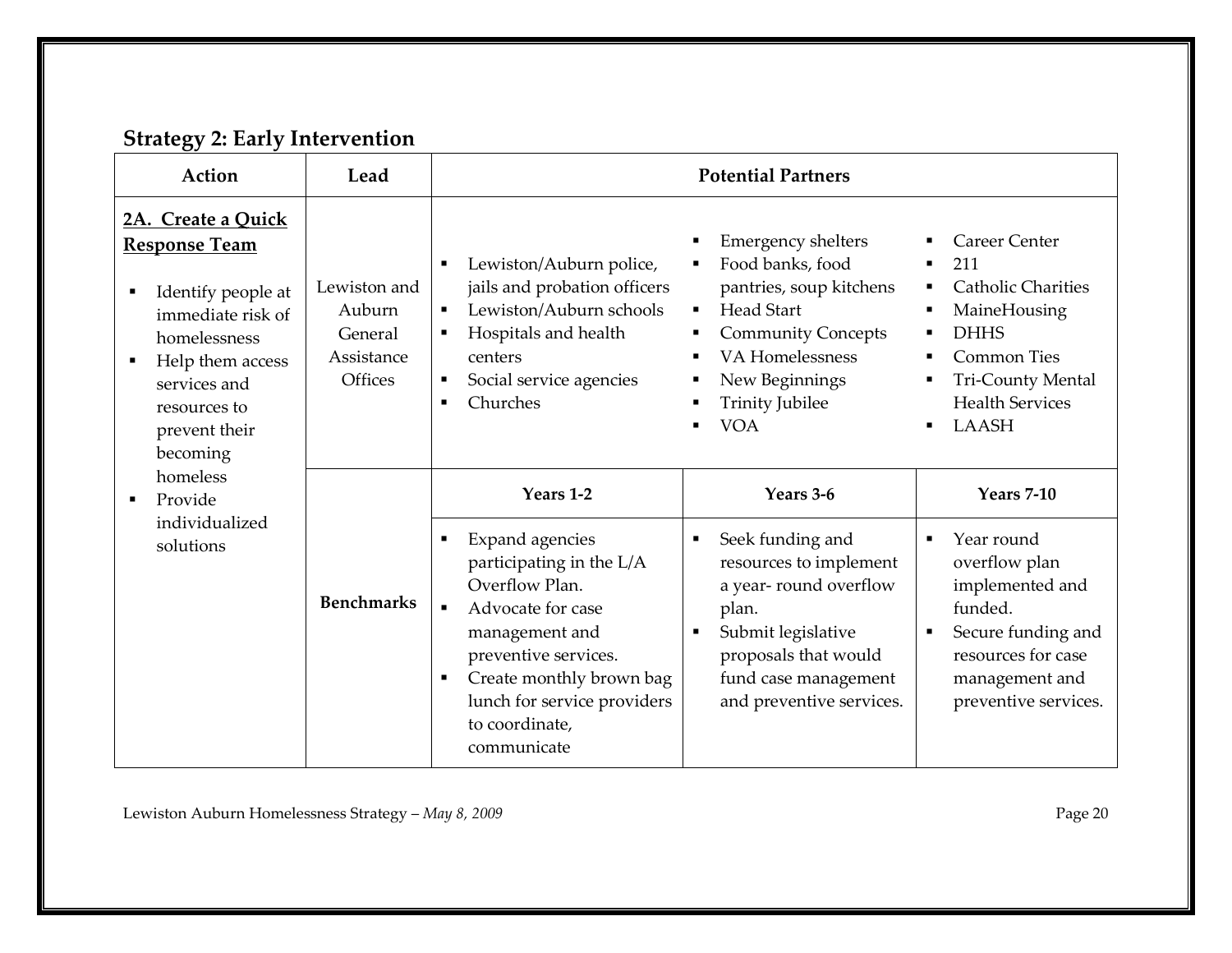#### Strategy 2: Early Intervention

| Action                                                                                                                                                                                                                                      | Lead                        | <b>Potential Partners</b>                                                                                                                                                                                             |                                                                                                                                                                                                                                                 |                                                                                                                          |  |
|---------------------------------------------------------------------------------------------------------------------------------------------------------------------------------------------------------------------------------------------|-----------------------------|-----------------------------------------------------------------------------------------------------------------------------------------------------------------------------------------------------------------------|-------------------------------------------------------------------------------------------------------------------------------------------------------------------------------------------------------------------------------------------------|--------------------------------------------------------------------------------------------------------------------------|--|
| 2B. Create a Housing Liaison<br>Establish a housing<br>$\blacksquare$<br>counseling service to ensure<br>successful housing placement<br>Maintain a housing database<br>$\blacksquare$<br>of currently available<br>apartments in Lewiston- | Auburn Housing<br>Authority | Community Concepts Inc.<br>٠<br><b>Bank Representatives</b><br><b>Landlord Association</b><br>MaineHousing<br>Pine Tree Legal<br>$\blacksquare$<br>Maine Equal Justice<br>The Visible Community<br><b>Common Ties</b> | <b>DHHS</b><br>п<br><b>Tedford Housing</b><br>в<br>п                                                                                                                                                                                            | HUD Vash Program (veterans)<br>Lewiston Housing Authority<br>Lewiston/Auburn Community<br><b>Development Departments</b> |  |
| Auburn<br>Provide training about rights<br>$\blacksquare$<br>and responsibilities of<br>tenants/landlords                                                                                                                                   | <b>Benchmarks</b>           | Years 1<br>Define the position<br>Define funding<br>need<br>Identify funding<br>$\blacksquare$<br>sources<br>Identify provider                                                                                        | Years 2<br>Service provider seeks<br>٠<br>resources<br>Service provider<br>$\blacksquare$<br>develops marketing<br>approach to gather<br>information for database<br>and inform of the<br>availability of housing<br>services<br>Offer services | <b>Years 3-10</b><br>Evaluate and<br>$\blacksquare$<br>refine<br>program                                                 |  |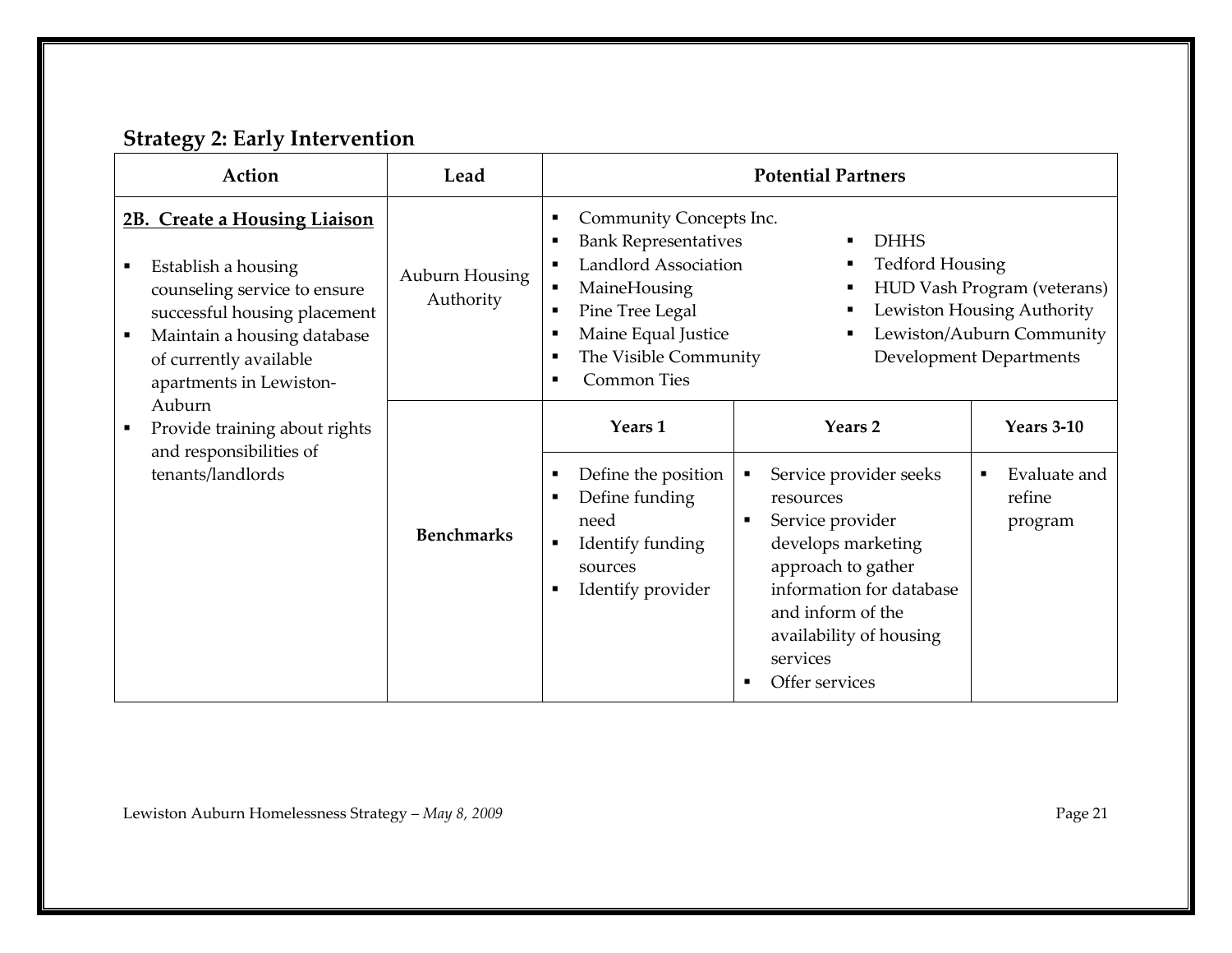### Strategy 3: Crisis Response

| Action                                                                                                                   | Lead                                                 | <b>Potential Partners</b>                                                                                                                                                                                                                                                                                                                                                                                                               |                                                                    |                                                                            |  |
|--------------------------------------------------------------------------------------------------------------------------|------------------------------------------------------|-----------------------------------------------------------------------------------------------------------------------------------------------------------------------------------------------------------------------------------------------------------------------------------------------------------------------------------------------------------------------------------------------------------------------------------------|--------------------------------------------------------------------|----------------------------------------------------------------------------|--|
| 3A. Provide safe<br>and accessible<br><b>Emergency</b><br><b>Shelter Beds</b><br>Assure there are<br>sufficient and safe | <b>LAASH</b><br><b>Public Policy</b><br>Subcommittee | Cities of Auburn and Lewiston<br>$\blacksquare$<br><b>Trinity Jubilee Center</b><br>United Way<br>$\blacksquare$<br>Hope Haven<br>Healthy Androscoggin<br>$\blacksquare$<br>New Beginnings<br>Region II Homeless Council<br>$\blacksquare$<br>St. Martin<br>Maine Housing<br>$\blacksquare$<br>Abused Women's Shelter<br><b>Tedford Housing</b><br>$\blacksquare$<br><b>Common Ties</b><br>Community Housing of Maine<br>$\blacksquare$ |                                                                    |                                                                            |  |
| emergency beds<br>that are available,                                                                                    |                                                      | Years 1                                                                                                                                                                                                                                                                                                                                                                                                                                 | Year <sub>2</sub>                                                  | By or Before Year 10                                                       |  |
| low barrier, and<br>appropriate                                                                                          | <b>Benchmarks</b>                                    | Perform assessment to<br>$\blacksquare$<br>identify need for adult and<br>family emergency beds with<br>necessary supports/case<br>management<br>Identify funding sources<br>$\blacksquare$<br>Develop approach/establish<br>$\blacksquare$<br>campaign to build support<br>for low-barrier emergency<br>beds<br>Identify mission and<br>$\blacksquare$<br>organization                                                                 | Establish<br>emergency beds<br>with case<br>management<br>services | Phase out 50% of<br>emergency beds (to<br>permanent supportive<br>housing) |  |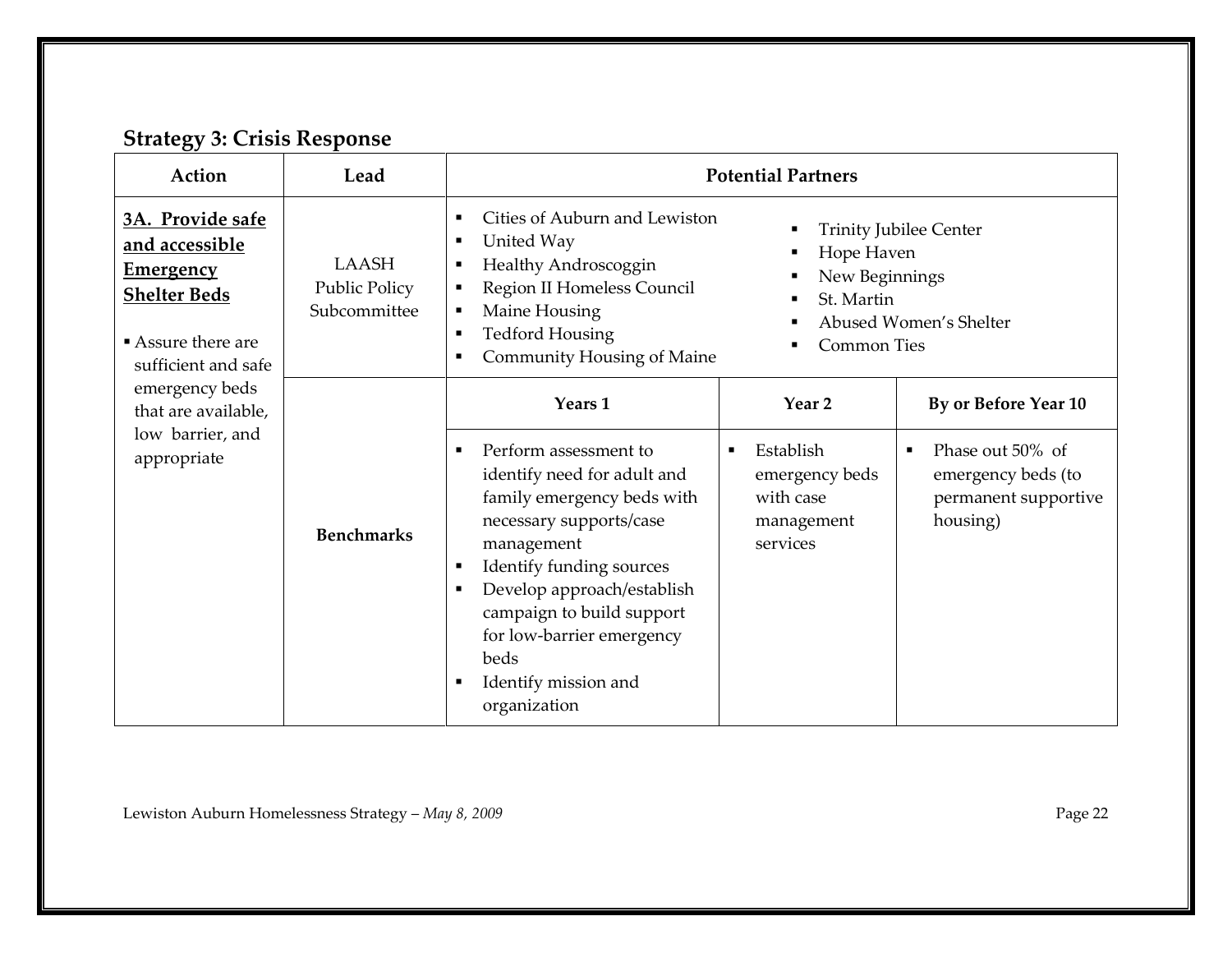#### Strategy 4: Transition

| Action                                                                                                                             | Lead                  | <b>Potential Partners</b>                                                                                                                                                                                                                                                                                                 |                                                                                                                                                                                                                         |                                                                                                                                                                                        |  |
|------------------------------------------------------------------------------------------------------------------------------------|-----------------------|---------------------------------------------------------------------------------------------------------------------------------------------------------------------------------------------------------------------------------------------------------------------------------------------------------------------------|-------------------------------------------------------------------------------------------------------------------------------------------------------------------------------------------------------------------------|----------------------------------------------------------------------------------------------------------------------------------------------------------------------------------------|--|
| <u>4A. Help</u><br>with Living<br><b>Skills</b><br>$Assure$<br>services for<br>people to<br>learn living<br>skills prior<br>to re- | Community<br>Concepts | <b>Tedford Housing</b><br>п<br>New Beginnings<br>Abused Women's Shelter<br>Women, Work, Community<br>St. Mary's Nutrition Center,<br>٠<br>including food pantry, Lots to<br>Gardens<br>Senior Community Service<br><b>Employment Program</b><br><b>Catholic Charities</b>                                                 | Coastal Enterprises Inc<br><b>Advocates for Children</b><br>DHHS - Aspire - Rehab<br>Lewiston Adult Ed.<br>Veteran' Center<br><b>Support Solutions</b><br>The Ace Program<br>Temp Work Agencies<br><b>Career Center</b> | St. Martin de Porres<br>Goodwill<br>Common Ties Social Club<br>B St & Lewiston Library<br>Computer labs<br>Women's Wisdom Center<br><b>Outsource Works</b>                             |  |
| entering the<br>private                                                                                                            |                       | Years 1-2                                                                                                                                                                                                                                                                                                                 | Years 3-6                                                                                                                                                                                                               | <b>Years 7-10</b>                                                                                                                                                                      |  |
| housing and<br>job markets                                                                                                         | <b>Benchmarks</b>     | Identify agencies with training<br>resources<br>Identify types of training and<br>guidelines for qualifications<br>Maintain a clearing house of training<br>agencies and identify changes in<br>training as they occur.<br>Provide referrals to training in life<br>$\blacksquare$<br>skills, employment, parenting, etc. | Identify means and<br>incentives for<br>people to attend life<br>skills training<br>Develop a pool of<br>peer to peer<br>mentors from<br>people who have<br>succeeded with life<br>skills training                      | Continue to maintain<br>٠<br>clearing house of trainers<br>Continue to refer people<br>٠<br>to appropriate training.<br>Increase peer to peer<br>mentors from newly<br>employed people |  |

#### Strategy 4: Transition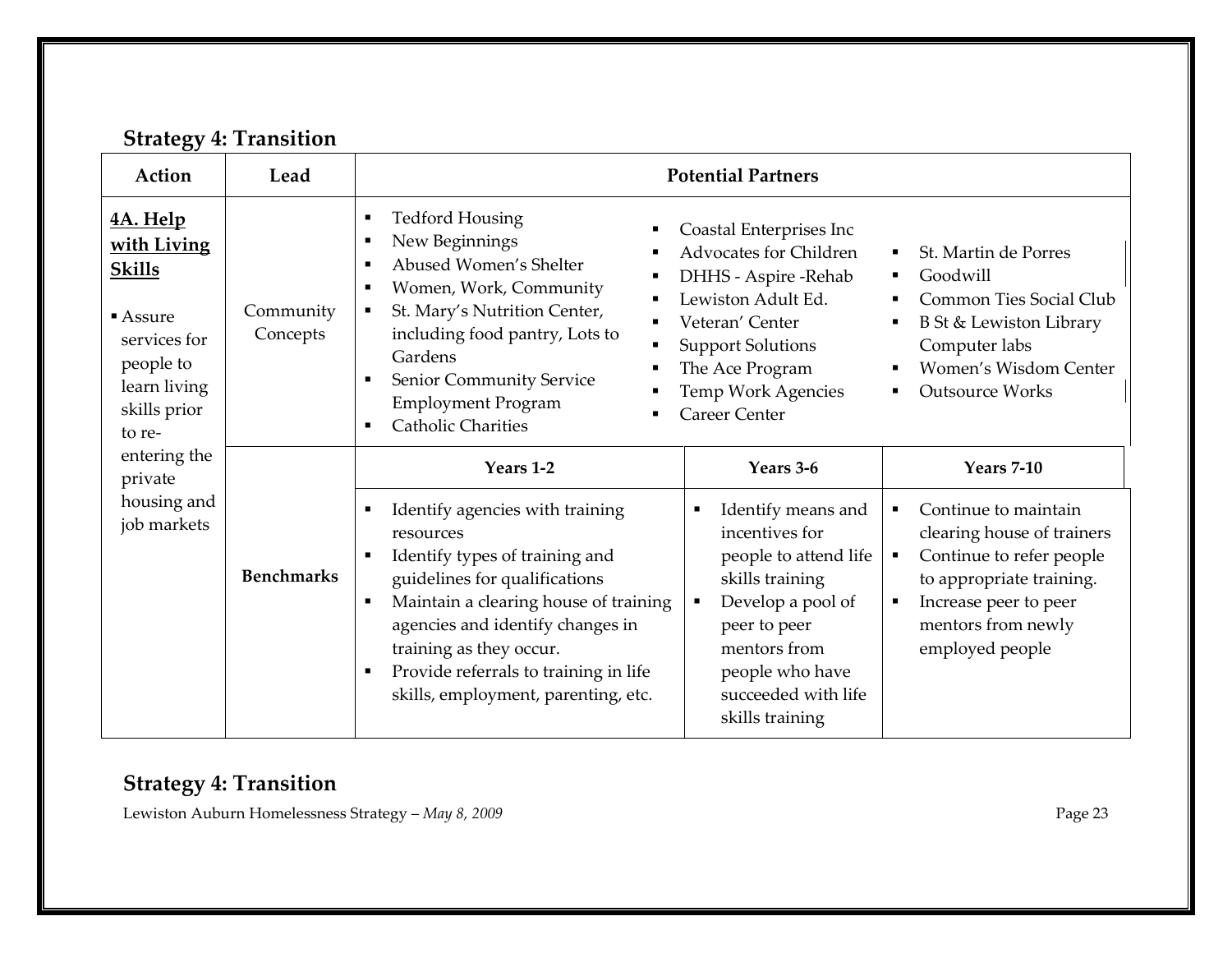| Action                                                                                                                                                                                                                                                                                | Lead                             |                                                                                                                                                                                                                                                                                                                              | <b>Potential Partners</b>                                                                                                                                                                                                                                                                                                                                                                                                                                                                         |
|---------------------------------------------------------------------------------------------------------------------------------------------------------------------------------------------------------------------------------------------------------------------------------------|----------------------------------|------------------------------------------------------------------------------------------------------------------------------------------------------------------------------------------------------------------------------------------------------------------------------------------------------------------------------|---------------------------------------------------------------------------------------------------------------------------------------------------------------------------------------------------------------------------------------------------------------------------------------------------------------------------------------------------------------------------------------------------------------------------------------------------------------------------------------------------|
| 4A. Develop Job<br>Opportunities<br><b>Expand Work Ready program</b><br>to serve homeless.<br>Increase Alternative Advantage                                                                                                                                                          | Lewiston<br><b>Career Center</b> | Lewiston Economic<br>Development<br>Auburn Economic Development<br>$\blacksquare$<br><b>LA Growth Council</b><br>٠                                                                                                                                                                                                           | Alternative Advantage<br>٠<br>Community Housing of Maine<br>Coastal Enterprises, Inc.<br>٠<br>Women, Work, and Community<br>٠                                                                                                                                                                                                                                                                                                                                                                     |
| contracts with local businesses,<br>and job placements<br>Introduce businesses receiving<br>city assistance to employment<br>services<br>• Provide income opportunities<br>through urban farming,<br>especially for immigrants<br>Integrate job services into<br>transitional housing | <b>Benchmarks</b>                | Year 1<br>Create Work Ready curriculum<br>٠<br>and partners for homeless<br>program<br>Recruit businesses to provide<br>$\blacksquare$<br>contracts to the Alternative<br>Advantage program<br>Create materials, procedures to<br>$\blacksquare$<br>orient businesses helped by city<br>assistance to employment<br>programs | <b>Years 2-10</b><br>Add one to two Work Ready<br>$\blacksquare$<br>sessions a year<br>Add 10 to 20 job placements per<br>$\blacksquare$<br>year for homeless at Alternative<br>Advantage program<br>Institute process of having<br>$\blacksquare$<br>employment services meet with<br>new businesses coming to the<br>community<br>Create placements for homeless in<br>$\blacksquare$<br>city garden programs<br>Create transitional housing with<br>$\blacksquare$<br>job training and support |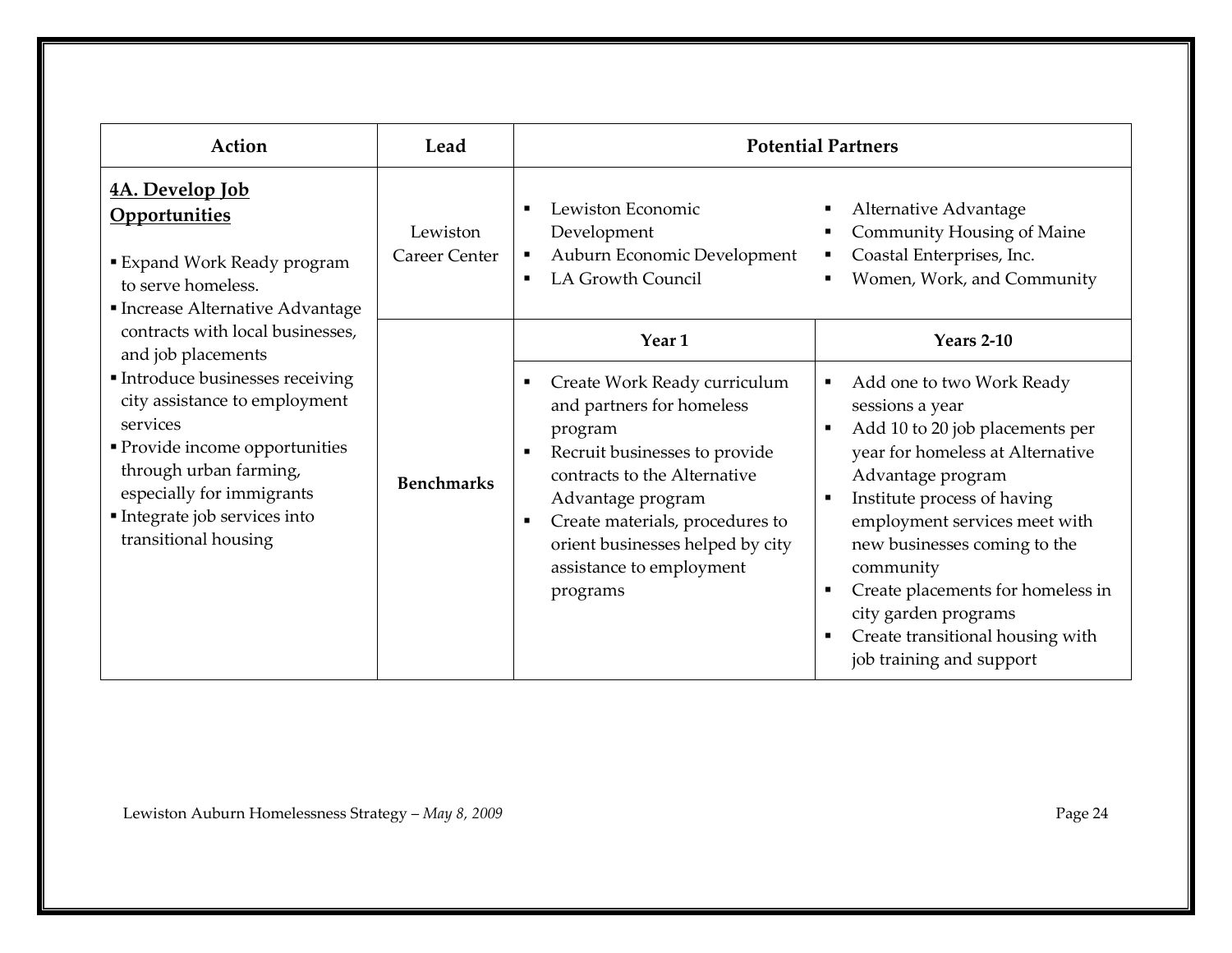## Strategy 5: Permanent Affordable Housing

| Action                                                                                                                                                                                                                                                                                                                                                                                                                                      | Lead                                       | <b>Potential Partners</b>                                |                                                                                                    |                   |
|---------------------------------------------------------------------------------------------------------------------------------------------------------------------------------------------------------------------------------------------------------------------------------------------------------------------------------------------------------------------------------------------------------------------------------------------|--------------------------------------------|----------------------------------------------------------|----------------------------------------------------------------------------------------------------|-------------------|
| <b>5A. Increase the affordable Housing</b><br><b>Stock</b>                                                                                                                                                                                                                                                                                                                                                                                  | Lewiston and<br>Auburn                     | <b>Community Concepts</b><br>Avesta<br>٠<br>MaineHousing | <b>VA</b><br>Community Housing of<br>Maine<br><b>Coastal Enterprises</b><br><b>Tedford Housing</b> |                   |
| Create 210 new units of permanent<br>affordable rental housing by:                                                                                                                                                                                                                                                                                                                                                                          | Community<br>Development<br><b>Offices</b> | Lewiston/Auburn Housing<br>Authorities                   |                                                                                                    |                   |
| Stretching HOME dollars by working<br>٠<br>with developers to encourage                                                                                                                                                                                                                                                                                                                                                                     |                                            | Years 1-2                                                | Years 3-6                                                                                          | <b>Years 7-10</b> |
| broadening their funding support from<br>other grants<br><b>Encouraging Lewiston Housing</b><br>٠<br>Authority to create a CHDO and<br>undertake development of rental<br>housing<br>Budgeting adequate HOME funds to<br>support rental housing development<br>Advocating on behalf of rental housing<br>٠<br>developers, particularly with<br>MaineHousing<br>Utilizing CDBG funds for rehabilitation<br>٠<br>of affordable rental housing | <b>Benchmarks</b>                          | 63 Units                                                 | 57 Units                                                                                           | 90 Units<br>٠     |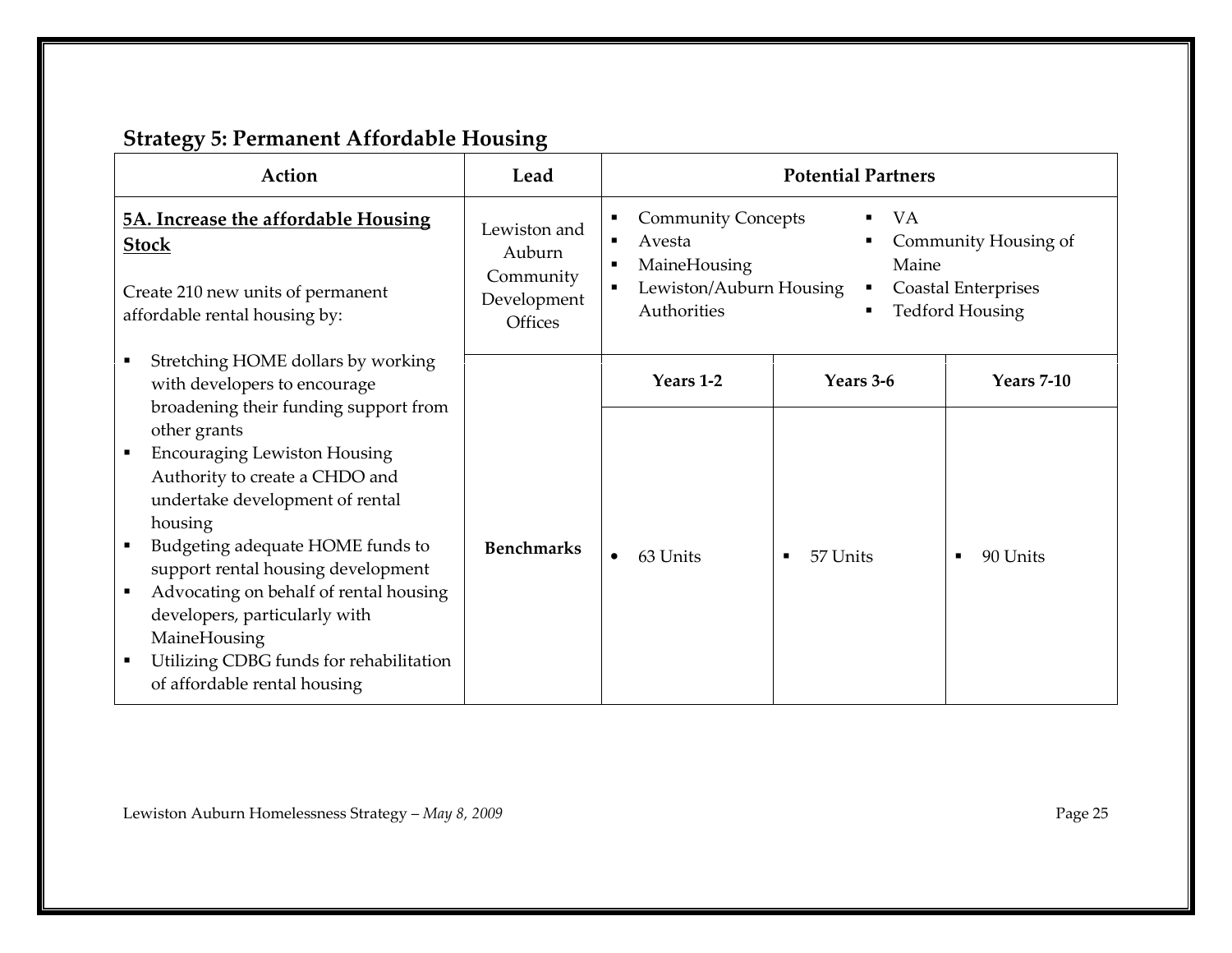#### F. Measuring Success

As with the individual actions, there is a need for one lead agency to serve as a monitor of progress, and as a convener of key actors. The United Way of Androscoggin County has agreed to perform this important role.

There are hundreds of partner agencies identified in this plan that need to work with United Way, but three stand out. The Public Policy Committee of the Lewiston-Auburn Alliance for Services to the Homeless (LAASH), which has overseen the development of this plan, will provide ongoing advice. In addition, the two Community Development Departments of the cities of Auburn and Lewiston, which support housing and related services, will coordinate their funding activities with the plan.

The United Way will measure progress under the plan in three specific areas: reduced homelessness, reduced risk of homelessness, and meeting plan benchmarks. The table below describes the data and data sources for each. United Way will convene partners annually to review progress and will communicate identified successes and challenges. As Year Ten of the plan approaches, United Way will convene a summit of all partners and facilitate a community discussion of next steps.